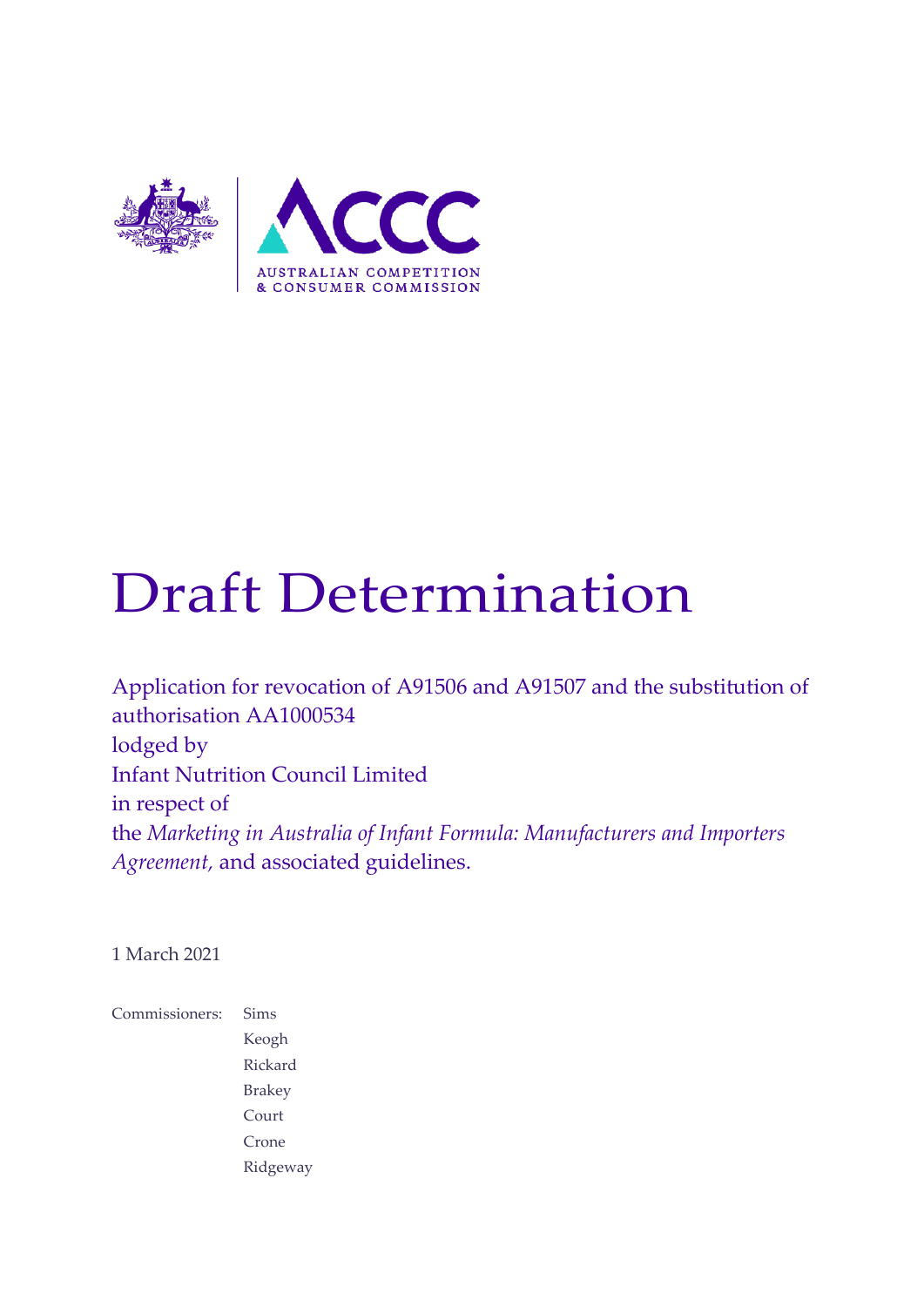# Summary

**The ACCC proposes to re-authorise the** *Marketing in Australia of Infant Formula: Manufacturers and Importers Agreement* **(MAIF Agreement) and associated guidelines, but is considering whether a condition may be required.**

**The MAIF Agreement, amongst other things, prohibits the advertising and promotion of infant formula by manufacturers and importers directly to the public. The ACCC accepts that restrictions on the promotion of breast milk substitutes are likely to result in public benefits by protecting breastfeeding rates, with significant consequential health benefits. Since 1992, the MAIF Agreement has been the primary means by which the Australian Government has chosen to give effect to the World Health Organisation's** *International Code of Marketing of Breast-Milk Substitutes***, to which Australia was an early signatory.**

**The ACCC proposes to grant re-authorisation for five years.**

**However, the ACCC considers that a number of factors are likely to undermine the benefits of the MAIF Agreement, the most significant of these being linked to the potential effects of marketing of toddler milk by infant formula companies as part of a range of products which includes infant formula. There is now further information, including a series of statements from the WHO, which indicates that there is consumer confusion between infant formula and toddler milk products, such that marketing toddler milk has the same effect as marketing infant formula.**

**To address this issue the ACCC is considering whether to grant authorisation subject to a condition extending the restrictions on advertising and promotion of infant formula to include all breast milk substitutes as defined by the World Health Organisation (which includes toddler milk products sold by infant formula companies).**

**The ACCC invites submissions in relation to this draft determination before making its final decision, in particular to provide any further available evidence or information which indicates the extent to which toddler milk marketing has the same effect as marketing infant formula, therefore reducing rates of breastfeeding.**

# 1. The application for revocation and substitution

- 1.1. On 26 October 2020, the Infant Nutrition Council Limited (the **Council**) lodged an application to revoke authorisations A91506 and A91507 and substitute authorisation AA1000534 for the ones revoked (referred to as re-authorisation) with the Australian Competition and Consumer Commission (the **ACCC**). The Council is seeking reauthorisation for the *Marketing in Australia of Infant Formula: Manufacturers and Importers Agreement* (**MAIF Agreement**), and associated guidelines (together, the **Conduct**), for 10 years. This application for re-authorisation AA1000534 was made under subsection 91C(1) of the *Competition and Consumer Act 2010* (Cth) (the **Act**).
- 1.2. The Council seeks that authorisation apply to current and future manufacturers in, and importers into, Australia of infant formula that are or become parties to the MAIF Agreement (**signatories**).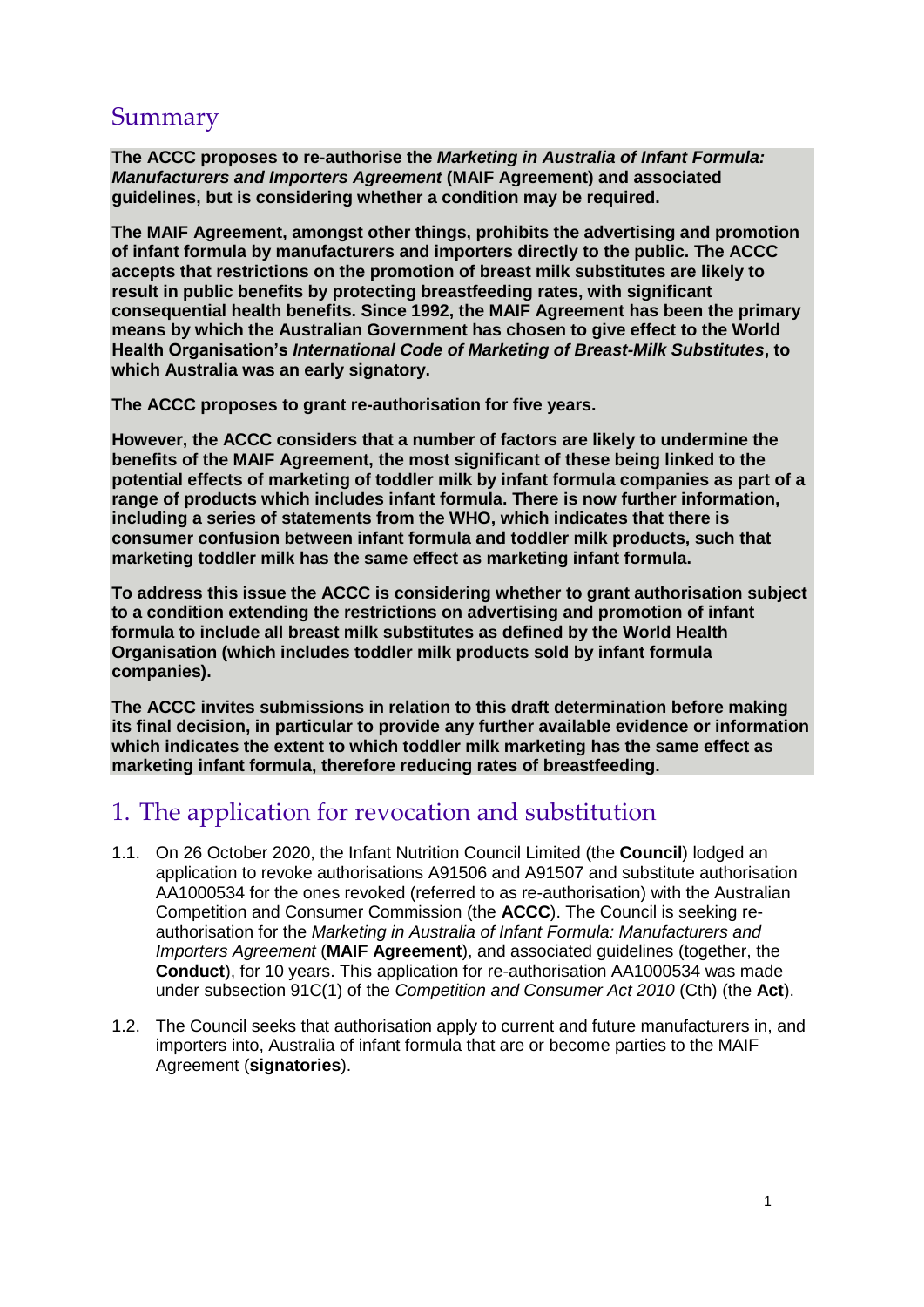- 1.3. The MAIF Agreement is a voluntary self-regulatory code which governs the marketing of formula for infants up to 12 months. In summary, the MAIF Agreement includes provisions which:
	- prohibit the advertising and promotion of infant formula to the general public
	- require specified information regarding the importance of breastfeeding to be contained in the educational material provided by manufacturers and importers which is intended for pregnant women or parents of young children and which relates to the feeding of infants
	- prohibit signatories from offering any financial or material inducement to health care professionals or members of their families to promote infant formula
	- prohibit health care professionals and persons employed by manufacturers and importers from accepting or offering incentives to promote or sell infant formula
	- prohibit the distribution of samples of infant formula to health care professionals except when necessary for the purpose of professional evaluation or research at the institutional level
	- prohibit the use of any facility of the health care system for the purpose of promoting infant formula. However, the MAIF Agreement allows for the donation or low-priced sale of infant formula to institutions or organisations for the use of infants who have to be fed on breast milk substitutes, and
	- restrict the information provided to health care professionals by manufacturers and importers regarding infant formula to scientific and factual matters.
- 1.4. The MAIF Agreement applies only to starter infant formula (for infants aged 1 to 6 months) and follow-on formula (for infants  $6 - 12$  months). It does not apply to 'toddler milks' formulated for children older than 12 months or other breast milk substitutes such as infant foods. The MAIF Agreement also does not apply to retailers (such as supermarkets and pharmacies) or distributors of infant formula.
- 1.5. The MAIF Agreement has been authorised in more or less its current form since 1992.<sup>1</sup> The current application seeks re-authorisation of the MAIF Agreement on the same terms as it was most recently re-authorised in 2016. The current authorisation is due to expire on 15 July 2021.
- 1.6. In addition to the MAIF Agreement, the conduct for which authorisation is sought includes the following guidelines and policies:
	- quidance documents developed and endorsed by the MAIF Agreement's current and previous complaint handling bodies, which are published on the Australian Department of Health website (**Committee Guidelines)**, specifically interpretation guidelines related to:
		- $\circ$  the MAIF Agreement generally, which is applied by the MAIF Complaints Committee (the **Committee**) (referred to by, but not binding on, the Committee)
		- o electronic media marketing

<sup>1</sup> See A30146, A90539 and A90540 granted to Abbott Australasia Pty Limited and Nestlé Australia Limited on 23 September 1992; variation of A90539 and A90540 granted to Nestlé Australia Limited on 30 August 2007; and A91506 and A91507 granted to the Infant Nutrition Council on 15 July 2016.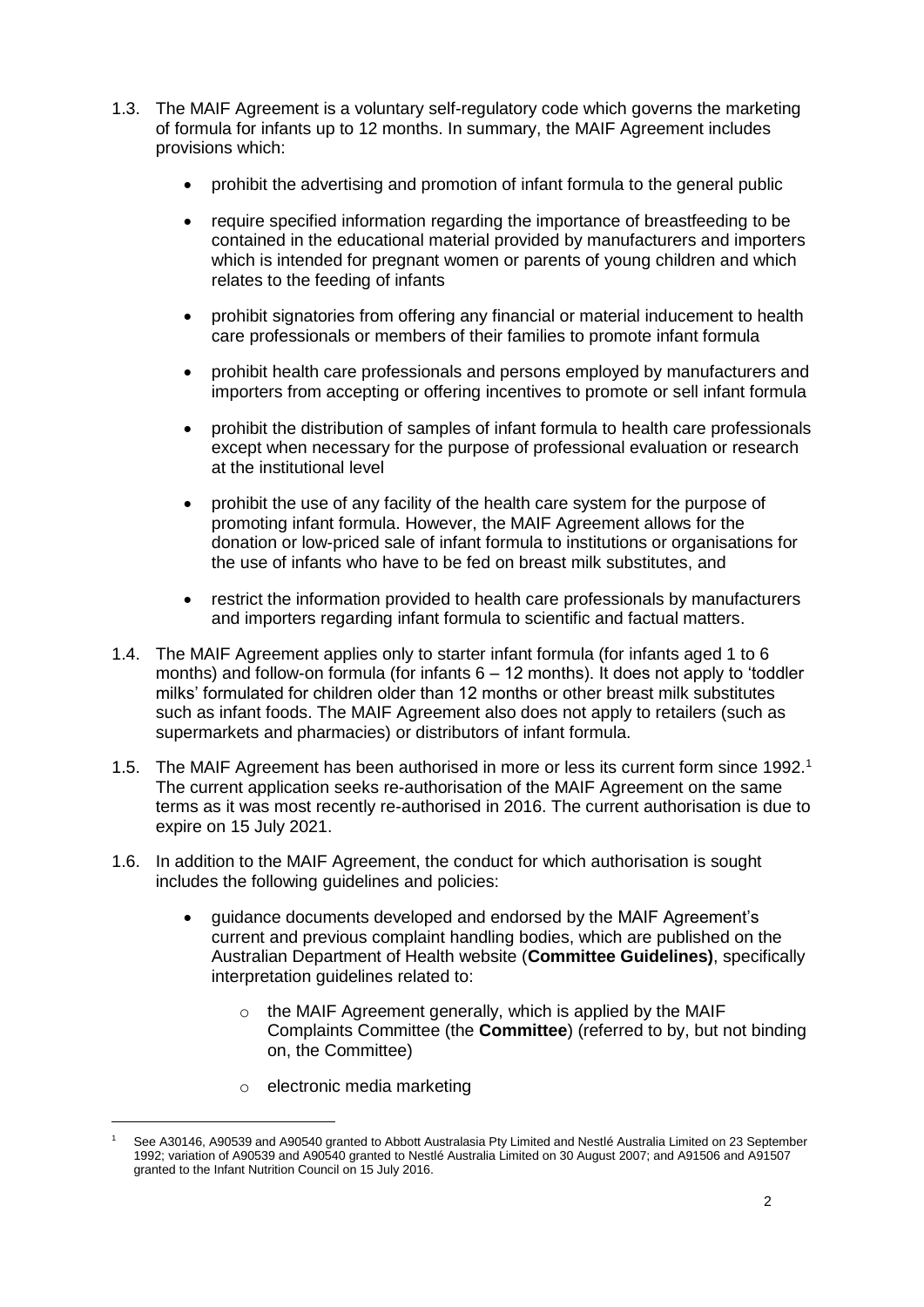- o scientific and factual information
- o information and education
- $\circ$  the meaning of 'the general public and parents and/or carers' (including information provided to retailers, and
- o information on appropriate age range on infant formula labels.
- Council publications, including guidelines, policy and brochure documents (**Council Publications).** These are specifically:
	- o guidance for MAIF Agreement signatories relating to:
		- **EXECUTE:** marketing of toddler milk drinks
		- the promotion of breastfeeding
		- **EXECT** interactions with healthcare professionals
		- distribution of samples to health care professionals
	- o information for retailers regarding the MAIF Agreement, and
	- o infant formula samples request form.
- 1.7. The Council has sought authorisation for these guidelines and the MAIF Agreement as they may involve agreements between competitors in breach of the competition provisions of the Act. Authorisation of these guidelines does not in itself make them binding on signatories or the Committee. The Committee remains free to develop its own interpretation and application of the MAIF Agreement.
- 1.8. The ACCC can grant authorisation which provides businesses with legal protection for arrangements that may otherwise risk breaching the law but are not harmful to competition and/or are likely to result in overall public benefits.

# 2. Background

-

#### **Implementation of the WHO Code**

- 2.1. The World Health Organization (**WHO**) established an *International Code of Marketing of Breast-Milk Substitutes* (**WHO Code**) in 1981 in response to concerns over a perceived decline in breastfeeding rates, and as a 'minimum acceptable requirement' for the marketing of breast milk substitutes. The aim of the WHO Code is to protect and promote breastfeeding and to ensure that marketing of breast milk substitutes, feeding bottles and teats is appropriate. Australia was one of the early signatories to the WHO Code.
- 2.2. Since the establishment of the WHO Code, there have been a number of World Health Assembly (**WHA**) resolutions that refer to the marketing and distribution of breastmilk substitutes and clarify or extend issues covered in the WHO Code. The WHO advises that the WHO Code and subsequent relevant WHA resolutions must be considered together in the interpretation and translation into national measures.<sup>2</sup>

<sup>&</sup>lt;sup>2</sup> World Health Organization (2017), "The International Code of Marketing of Breast-milk Substitutes: Frequently Asked Questions (2017 Update)", at <https://apps.who.int/iris/bitstream/handle/10665/254911/WHO-NMH-NHD-17.1-eng.pdf>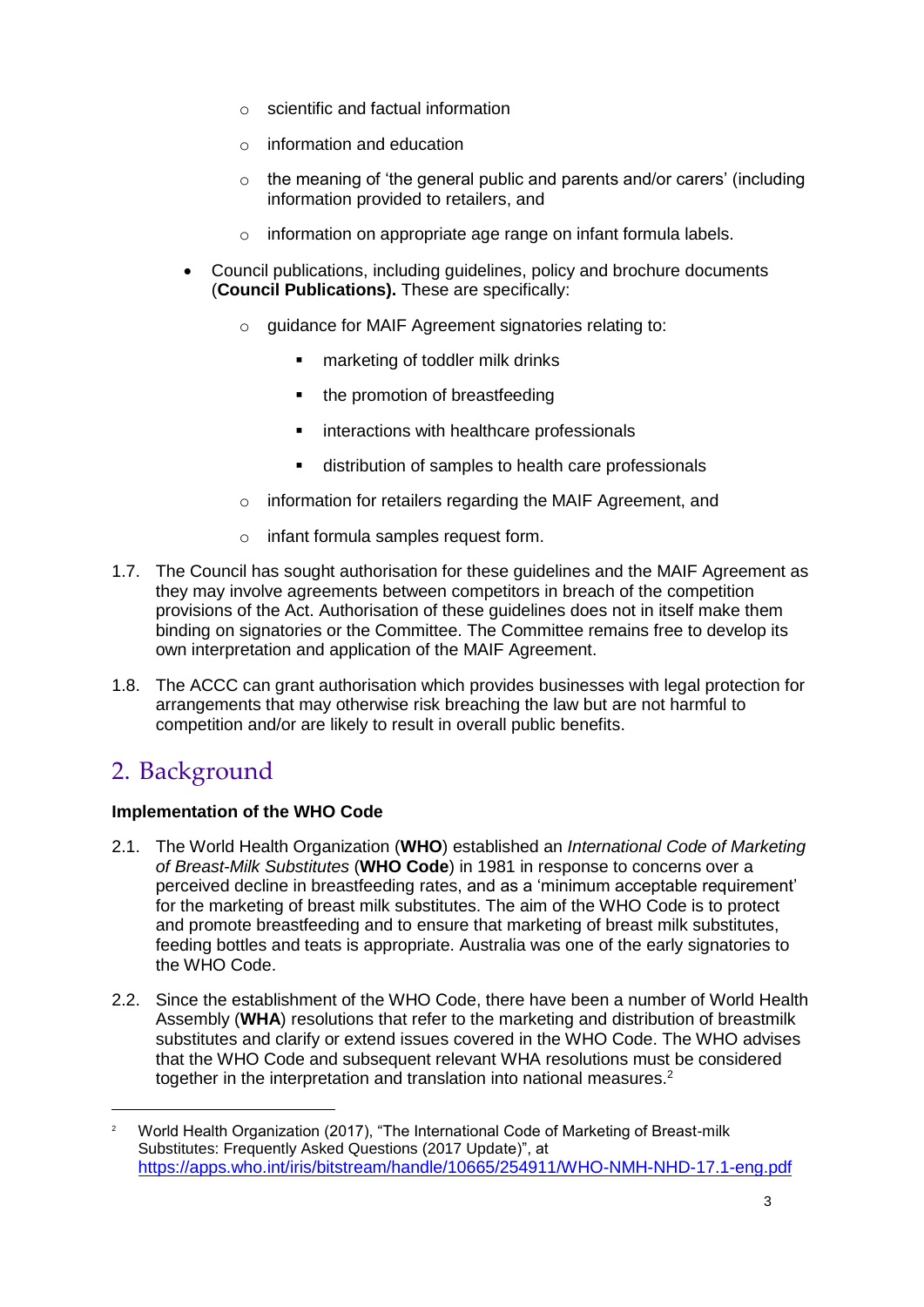- 2.3. Member States that are signatories to the WHO Code agree that products which function as breast-milk substitutes should not be promoted. In 2016 the WHO published guidance to clarify that it considered that breastmilk substitutes "should be understood to include any milks (or products that could be used to replace milk, such as fortified soy milk), in either liquid or powdered form, that are specifically marketed for feeding infants and young children up to the age of 3 years". This includes infant formula and toddler milk products.<sup>3</sup>
- 2.4. Australia currently implements the WHO Code and related WHA resolutions in a number of ways, the primary mechanism being the MAIF Agreement.<sup>4</sup> Other mechanisms include the food standards of Food Standards Australia New Zealand (**FSANZ**), and the national Health & Medical Research Council's *Dietary Guidelines for Children and Adolescents in Australia* (2003), which includes guidance for health workers on interpreting the WHO Code.
- 2.5. While the MAIF Agreement relates only to marketing of infant formula by manufacturers and importers, the WHO Code and WHA resolutions are broader in scope as they recommend that restrictions be placed on the marketing of complementary foods for infants, feed bottles and teats, and on the promotion and price discounting by retailers of all these products.

#### **Breast milk substitutes**

2.6. Breast milk substitutes potentially include infant formula and toddler milk products.

#### *Infant formula*

- 2.7. Infant formula is an industrially produced milk product designed for infant consumption (an infant being a child aged up to 12 months) when this is necessary because an infant is not breastfed. Compared to cow's milk, formula has added vitamins and enzymes and different fats that infants need. It is intended to provide all of the nutritional needs of the infant.
- 2.8. Comprehensive mandatory compositional and labelling requirements for infant formula in Australia are set out in the Australia New Zealand Food Standards Code – Standard 2.9.1. (**FSANZ Formula Standard**). Only products which comply with this standard are permitted to be represented as an infant formula product.
- 2.9. FSANZ is currently reviewing the standards applying to infant formula. The aim of the review is to ensure regulation of infant formula is clear and reflects the latest scientific evidence, and to consider harmonising the FSANZ Formula Standard with international regulations. Toddler milk products are not intended to be included in the review.<sup>5</sup>

#### *Toddler milk*

-

2.10. Toddler milk products (or "growing up milks") are marketed for children aged  $1 - 3$ years. Toddler milks are classified by FSANZ as supplementary foods and are not intended to provide all of the nutritional needs of a child. Compositional and labelling requirements for toddler milks (and all formulated supplementary foods for young children in Australia) are specified in the FSANZ Standard 2.9.3 (**FSANZ Supplementary Standard**). The requirements for toddler milks are not nearly as comprehensive or prescriptive as the FSANZ Formula Standard.

<sup>&</sup>lt;sup>3</sup> WHO/UNICEF (2019) "Information Note: Cross-promotion of infant formula and toddler milks".

<sup>4</sup> Department of Health submission dated 3 December.

<sup>5</sup> <https://www.foodstandards.gov.au/code/infant/Pages/default.aspx> Accessed 15 December 2020.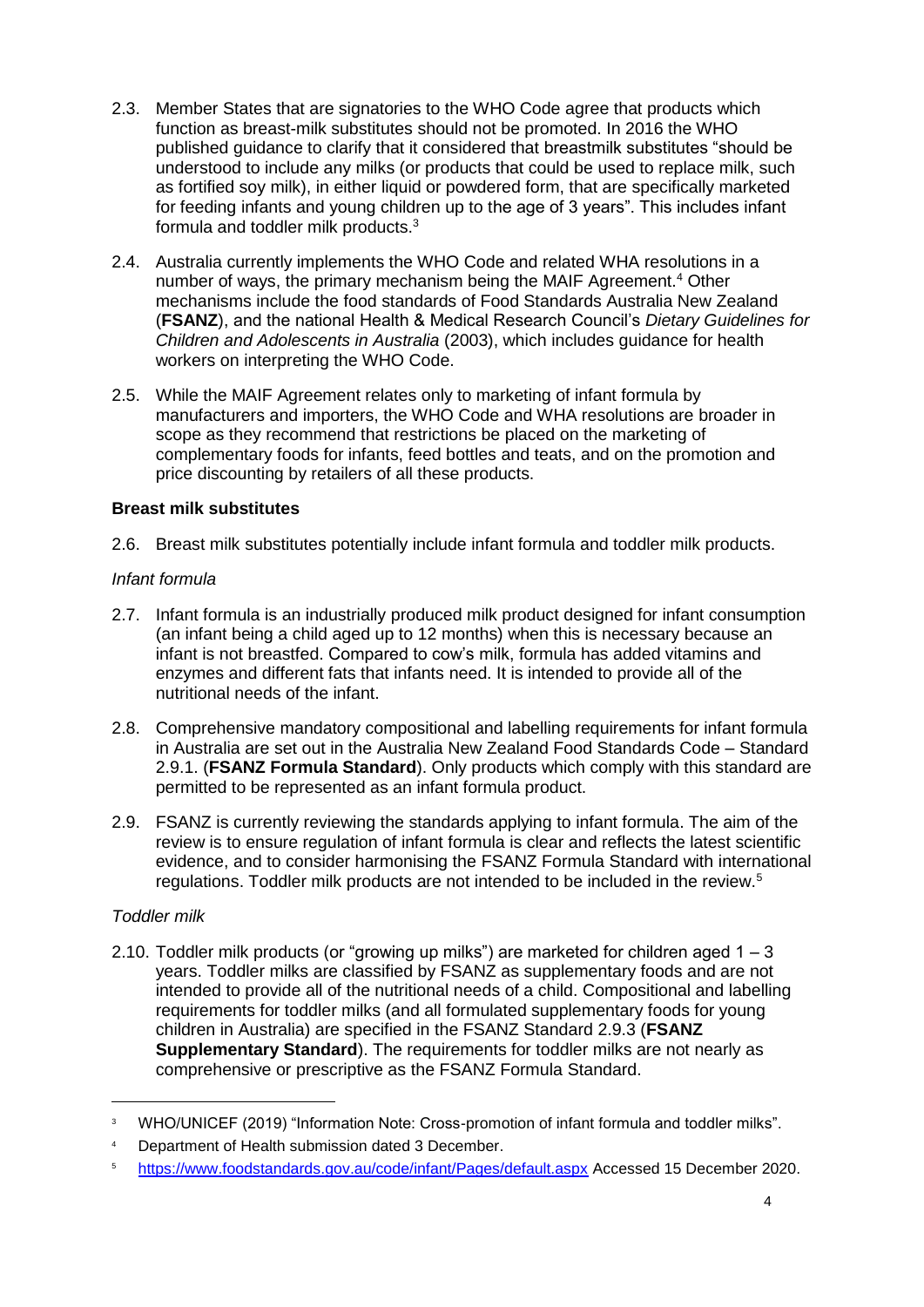#### **Infant Nutrition Council**

- 2.11. The Council represents manufacturers and marketers of infant formula in Australia and New Zealand as well as local manufacturers producing for export. These companies also often produce other breast milk substitutes such as toddler milks, and supplementary foods for young children. These other products are not currently covered by the MAIF Agreement and MAIF signatories remain free to market them.
- 2.12. The ACCC does not have information as to what proportion of sales of infant formula, by volume, is covered by signatories to the MAIF Agreement. The Council submits that signatories include all of Australia's major manufacturers and importers, and that signatories account for the majority of sales of infant formula in Australia. Infant formula brands not covered by the MAIF Agreement include those manufactured by Royal Australia New Zealand, Munchkins, Blackmores, and some supermarket brands.
- 2.13. At the time of lodging the application, the Council advised the current signatories were:
	- Abbott Australasia Pty Ltd
	- Australian Dairy Park Pty Ltd
	- Bayer Australia Ltd
	- Bellamy's Organic
	- The Infant Food Co. Pty Ltd
	- The LittleOak Company Pty Ltd
	- Nature One Dairy Pty Ltd
	- Nestlé Australia Ltd
	- Nuchev Ltd
	- Nutricia Australia Pty Ltd
	- Reckitt Benckiser (Australia) Pty Limited
	- Sanulac Nutritional's Australia Pty Ltd
	- Spring Sheep Milk Company
	- Sprout Organic
	- Swisse Wellness Pty Ltd
	- The a2 Milk Company Ltd
	- Wattle Health Australia Limited.
- 2.14. The Council also seeks authorisation to cover any future signatories.

#### **New complaints handling process**

2.15. Prior to 2014, the MAIF complaints process was managed by the Department of Health's Advisory Panel on the Marketing in Australia of Infant Formula (**APMAIF**). Following a decision of government not to continue its role in this regard, the MAIF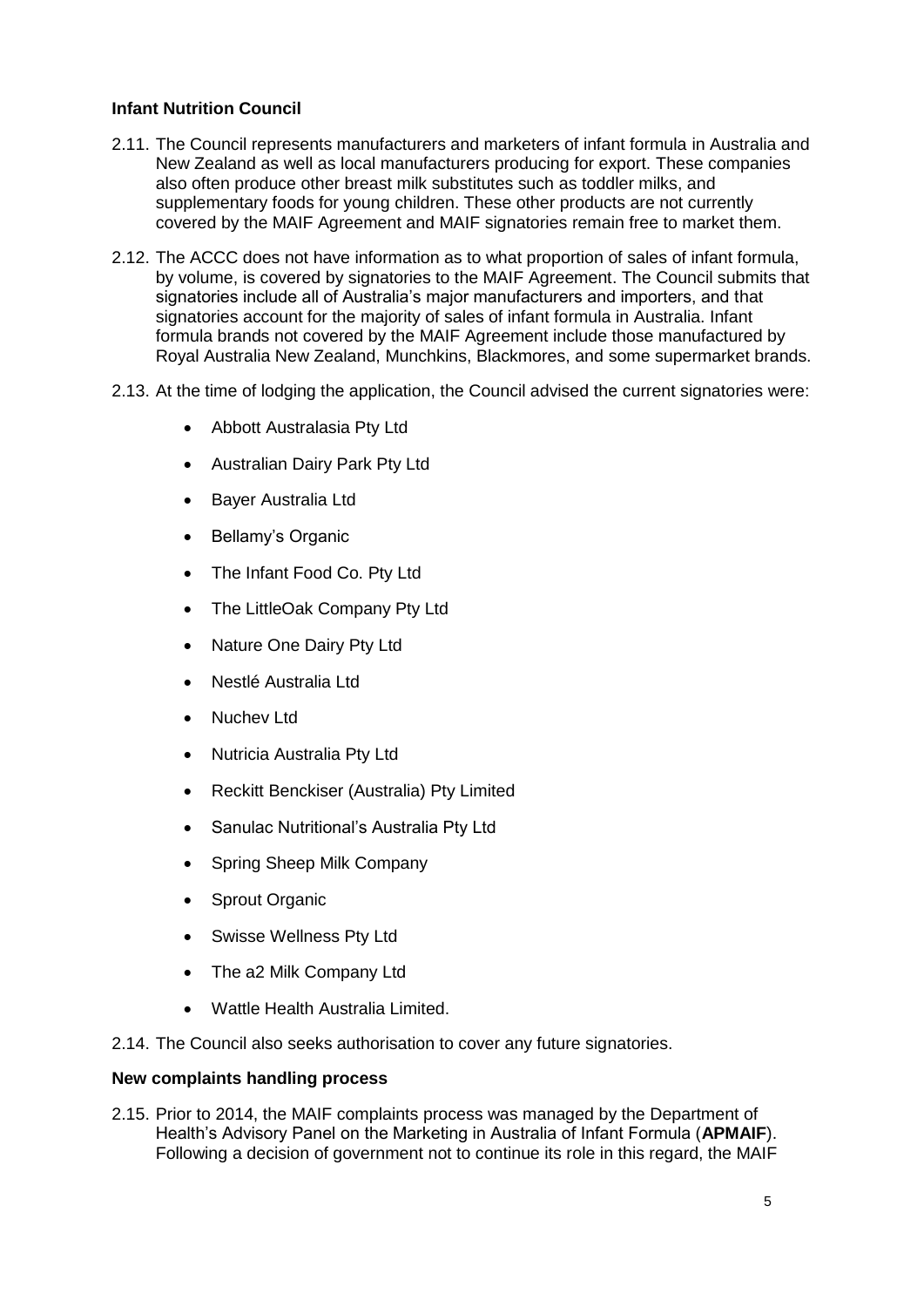complaints process was managed by an independent tribunal (the **Tribunal**), overseen by the Ethics Centre, from 2014 to 2017. An independent review of the MAIF complaints handling process was commissioned by the Department of Health and conducted in 2017. Following the review, the Department of Health resumed overarching responsibility for the handling of complaints received in relation to the MAIF Agreement, and in 2018 established the MAIF Complaints Committee (the **Committee**). The Committee consists of three members, appointed by the Department of Health: an independent representative; a public health representative; and a representative of the infant formula industry.

2.16. The MAIF Complaints Committee Secretariat (within the Department of Health) registers all complaints received and makes an initial assessment of whether complaints are in scope or out of scope of the MAIF Agreement. The Committee then makes a final determination of scope. Complaints which are determined to be in scope are then assessed for breaches of the MAIF Agreement. It has been submitted to the ACCC that complaints regarding toddler milk advertising are generally ruled out of scope of the MAIF Agreement and therefore not considered in depth by the Committee.

#### **National Breastfeeding Strategy**

- 2.17. On 8 March 2019, all health ministers endorsed the *Australian National Breastfeeding Strategy: 2019 and beyond* (the **Breastfeeding Strategy**). The revised strategy sought to incorporate recent research on effective strategies to support breastfeeding. The strategy made a number of recommendations, including an independent review to determine:
	- the effectiveness of the MAIF Agreement in restricting inappropriate marketing of breastmilk substitutes
	- the feasibility of including all manufacturers of infant formula and all retailers in the scope of the MAIF Agreement, and
	- the transparency of the complaints process and outcomes of the Committee meetings.
- 2.18. The Breastfeeding Strategy also noted that research suggests that Australian consumers fail to distinguish between the advertising of infant formula and toddler milk, and that there has been an increase in toddler milk and other baby food advertising in Australia.
- 2.19. The Department of Health advises it is currently developing an implementation plan and governance arrangements for the Breastfeeding Strategy, and relevantly, anticipates undertaking a review of the MAIF Agreement in 2021.<sup>6</sup>

# 3. Consultation

- 3.1. A public consultation process informs the ACCC's assessment of the likely public benefits and detriments from the Conduct.
- 3.2. The ACCC invited submissions from a range of potentially interested parties including government, industry and non-government organisations,<sup>7</sup> seeking comment on the application for re-authorisation.

<sup>&</sup>lt;sup>6</sup> Department of Health submission dated 3 December, p3.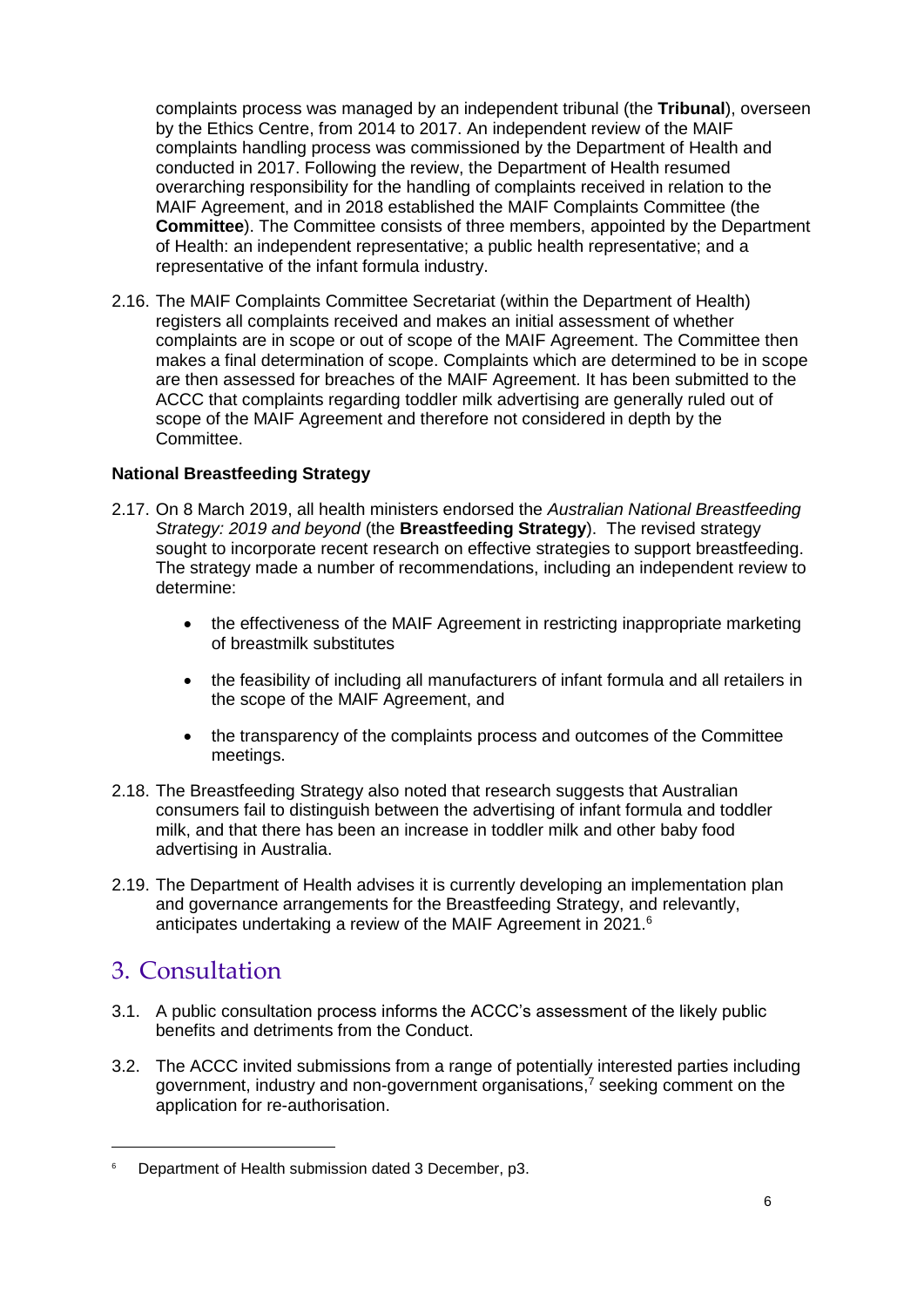- 3.3. The ACCC received 23 submissions from interested parties in relation to the application.
- 3.4. Submissions from signatories and the Australian Food and Grocery Council expressed unconditional support for the application. The remaining submissions - including from government, healthcare organisations, health advocacy groups, academics and individuals - raised a number of concerns in relation to matters subject to the application including:
	- a range of marketing practices which interested parties submit undermine breastfeeding in Australia (and therefore the public benefits of the MAIF Agreement itself). In particular these concerns relate to:
		- o widespread marketing of toddler milk as proxy advertising for infant formula
		- o strong brand marketing by infant formula manufacturers
		- o marketing by third parties not signatories to the MAIF Agreement, including manufacturers who have not signed the agreement, retailers, celebrities and social media influencers, and
		- o influencing health professionals through gifts and sponsorship.
	- concerns relating to the complaints handling process connected to the MAIF Agreement, including submissions that the Complaints Committee is not impartial, transparent or timely in decision making
	- concerns that the period of authorisation sought (10 years) is too long.
- 3.5. These concerns, and the response to them by the Council, are addressed in further detail as relevant throughout this draft determination.
- 3.6. Public submissions by the Council and interested parties are on the Public Register for this matter.

# 4. ACCC assessment

- 4.1. The ACCC's assessment of the Conduct is carried out in accordance with the relevant authorisation test contained in the Act.
- 4.2. The Council has sought authorisation for Conduct that would or might constitute a cartel provision within the meaning of Division 1 of Part IV of the Act and may substantially lessen competition within the meaning of section 45 of the Act. Consistent with subsection  $90(7)$  and  $90(8)$  of the Act, $8$  the ACCC must not grant authorisation unless it is satisfied, in all the circumstances, that the conduct would result or be likely to result in a benefit to the public, and the benefit would outweigh the detriment to the public that would be likely to result (authorisation test).
- 4.3. The role of the ACCC in this process is to assess whether the likely public benefits of the current MAIF Agreement and guidelines for which the parties have sought

 $7$  A list of the parties consulted and the public submissions received is available from the ACCC's public register [www.accc.gov.au/authorisationsregister.](http://www.accc.gov.au/authorisationsregister)

<sup>&</sup>lt;sup>8</sup> See subsection 91C(7).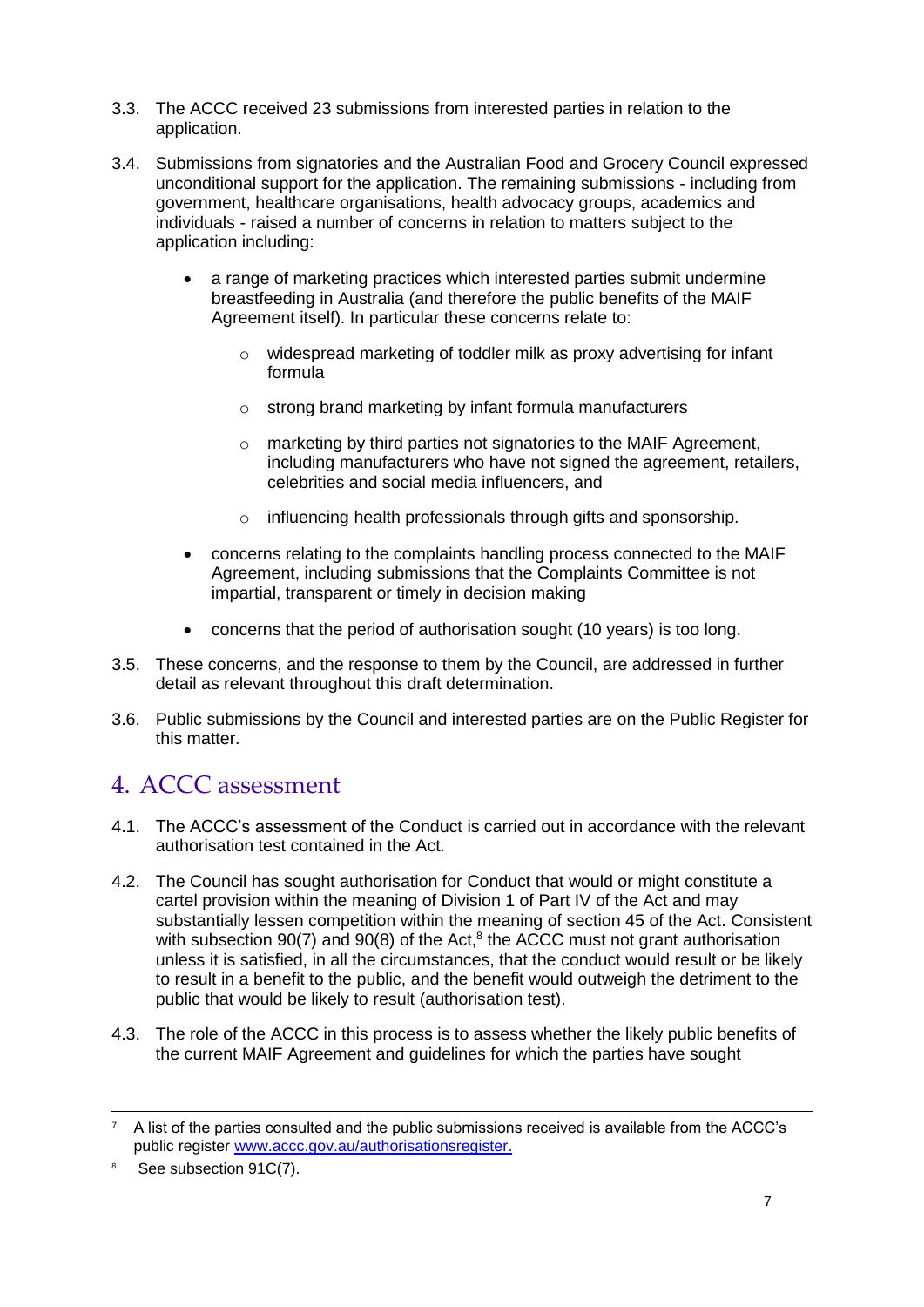authorisation will outweigh the likely public detriments. The ACCC's assessment does not extend to determining or commenting on health policy in relation to infant feeding.

- 4.4. As noted above, interested parties have raised a wide range of issues and concerns in relation to commercial conduct which, it is submitted, undermines breastfeeding, both in Australia and globally. While these issues are relevant to the ACCC's consideration of this application in relation to the likely benefits of the arrangements (discussed below), it is not within the scope of the ACCC's assessment of this authorisation application to:
	- seek to create an ideal MAIF agreement
	- require any parties to become signatories to the MAIF Agreement (including manufacturers/importers of breast milk substitutes)
	- impose obligations on third parties such as retailers or social media influencers (including extending the scope of the MAIF Agreement to cover these parties)
	- enact a mandatory, "opt-out", or legislative regime
	- enforce breaches of the law in relation to food standards legislation or misleading marketing claims
	- determine how Australia responds to its obligations under international law such as the WHO Code and WHA resolutions
	- determine the way in which complaints are handled under the MAIF Agreement (as this is determined by the Department of Health and beyond the scope of the conduct for which authorisation is sought)
	- consider conduct which occurs outside of Australia.
- 4.5. As such, the ACCC's proposal to authorise the MAIF Agreement is not an endorsement that these arrangements are the best way, or only way, to address issues relating to the promotion of breast milk substitutes.

## Relevant areas of competition

- 4.6. To assess the likely effect of the Conduct, the ACCC identifies the relevant areas of competition likely to be impacted.
- 4.7. The Council submits that the relevant market for the purpose of this authorisation is the Australian market for the supply of infant formula.
- 4.8. The ACCC does not consider it to be necessary to precisely define the relevant markets in this matter in order to examine the likely public benefits and detriments. However, for the purpose of assessing the Conduct the ACCC considers it appropriate to assess the effect of the Conduct on competition between manufacturers and importers of various breast milk substitutes.

## Future with and without the Conduct

4.9. In applying the authorisation test, the ACCC compares the likely future with the Conduct that is the subject of the authorisation to the likely future in which the Conduct does not occur.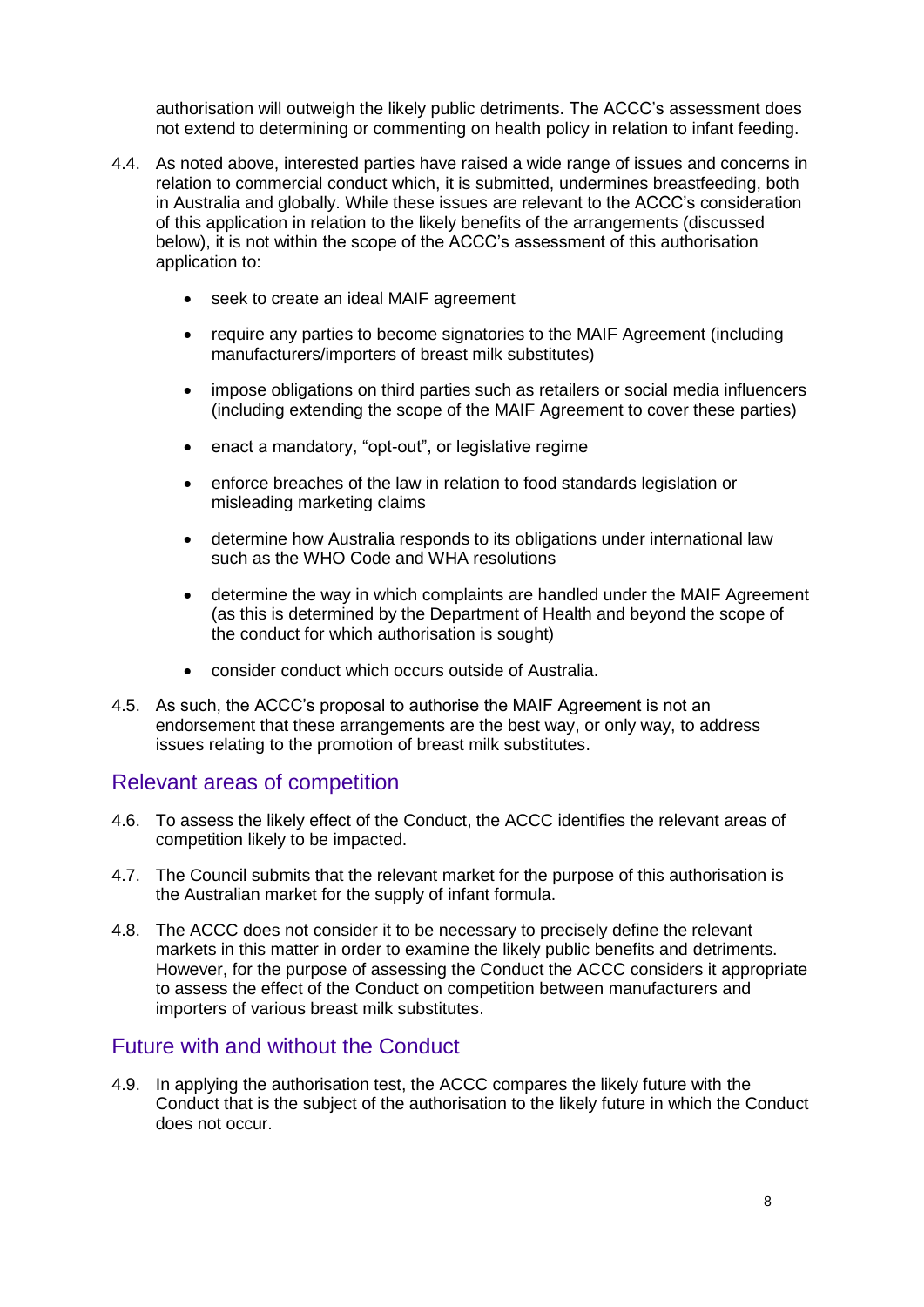- 4.10. The ACCC considers that, in the absence of the MAIF Agreement, the marketing of infant formula in Australia would not be subject to any restriction and members of the Council would be free to market infant formula as they see fit, subject to the requirements of food standards legislation and the Australian Consumer Law.
- 4.11. Any alternative regulatory response by the Australian Government to give effect to Australia's obligations under the WHO Code would likely take a number of years to develop and implement. It is not possible to know what form any response by Government would take, and whether such a regulatory regime may be more or less restrictive than the current MAIF Agreement. The ACCC also notes it is likely there would be costs associated with developing, implementing and operating an alternative regulatory regime.
- 4.12. The ACCC therefore assumes that in the future without the Conduct, the signatories to the MAIF Agreement are likely to promote the sale of infant formula alongside their promotion of toddler milk and other breast milk substitutes. Although, due to the reputational risk of advertising infant formula, it is possible that some Council members may voluntarily abide by much the same restrictions without an agreement.

## Public benefits

4.13. The Act does not define what constitutes a public benefit. The ACCC adopts a broad approach. This is consistent with the Australian Competition Tribunal which has stated that the term should be given its widest possible meaning, and includes:

*…anything of value to the community generally, any contribution to the aims pursued by society including as one of its principal elements … the achievement of the economic goals of efficiency and progress. <sup>9</sup>*

4.14. The Council submits the MAIF Agreement has resulted, and will continue to result, in significant public benefit including public health benefits and low regulatory costs.

## **Public health benefits**

- 4.15. The ACCC has long recognised that there is likely to be a public benefit resulting from arrangements that promote and protect breastfeeding. The link between improved health outcomes and breastfeeding is undisputed, and scientific research indicates there is a relationship between breastfeeding and lower incidence of diseases including breast cancer, gastrointestinal infection, necrotising enterocolitis, lower respiratory tract infection and acute otitis media.<sup>10</sup> Therefore increased rates of breastfeeding in infants will likely lead to improved health outcomes and lower public health costs.
- 4.16. The WHO considers that inappropriate marketing of products that compete with breastfeeding is an important factor that often negatively affects the choice of a mother to breastfeed her infant optimally. The WHO notes that given the special vulnerability of infants, usual marketing practices are unsuitable for these products.<sup>11</sup>

<sup>9</sup> Queensland Co-operative Milling Association Ltd (1976) ATPR 40-012 at 17,242; cited with approval in Re 7-Eleven Stores (1994) ATPR 41-357 at 42,677.

<sup>10</sup> Renfrew, M, Pokhrel, S, Quigley, M, McCormick, F, Fox-Rushby J, Dodds, R, Duffy, S, Trueman, P, and Williams A (2012), "Preventing disease and saving resources: the potential contribution of increasing breastfeeding rates in the UK" (report commissioned by UNICEF UK).

<sup>11</sup> World Health Organization (2017), "The International Code of Marketing of Breast-milk Substitutes: Frequently Asked Questions (2017 Update)".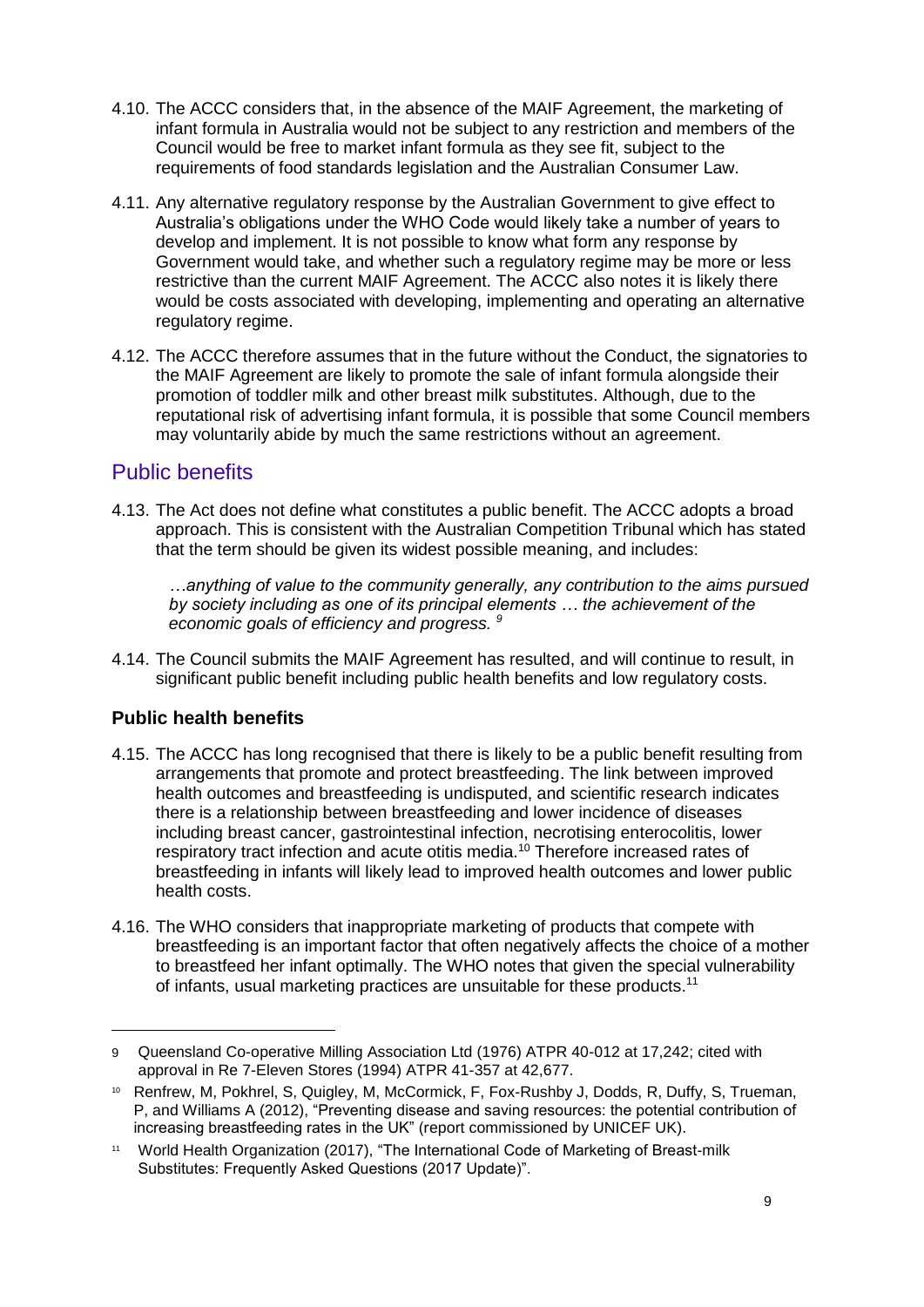- 4.17. For this reason, the ACCC accepts that the promotion of breast milk substitutes in Australia is likely to negatively influence the rates of breastfeeding in Australia, and therefore that the MAIF Agreement is likely to result in a public benefit to the extent it prevents or reduces promotion of breast milk substitutes.
- 4.18. Therefore, to the extent marketing of breast milk substitutes by MAIF Agreement signatories were to increase in the absence of the MAIF Agreement, the ACCC considers the restrictions in the MAIF Agreement are likely to protect and promote breastfeeding and result in a significant public benefit compared to the future without it, at least until any alternative regulatory regime takes effect.
- 4.19. However, the ACCC also notes that much of this benefit may not be realised if other marketing practices are able to circumvent the MAIF Agreement by effectively promoting infant formula while remaining within the letter of the agreement – for example, by marketing other products which are sold as part of a range which includes infant formula (such as toddler milk). Additionally, there are a number of other factors raised by interested parties which may limit the effectiveness of the MAIF Agreement and therefore negatively impact the level of the benefit which results or is likely to result from it, such as marketing by parties who are not signatories to the MAIF Agreement (including manufacturers who have not signed up and retailers) and the complaints process. These issues are discussed in further detail below.

## **Factors which may limit the public benefit**

4.20. A number of issues have been raised by interested parties which they submit limit the level of public benefit potentially achieved by the MAIF Agreement.

#### *Marketing of toddler milk*

- 4.21. Infant formula and toddler milk products are generally labelled as part of the same line of products sold in 'stages' – that is, they are packaged very similarly, shelved together in retail stores, marketed as a range on manufacturer websites, and labelled in stages (typically stages 1 (0-6 months) , 2 (6-12 months) and 3 (12 months plus)). They typically use the same or similar brand names, labels, colours, and logos.
- 4.22. In its 2016 determination, the ACCC considered that the marketing of toddler milk products was likely to, in some circumstances, effectively also act as marketing for infant formula and therefore may potentially undermine the benefit of the MAIF Agreement. At the time of the 2016 determination, the ACCC concluded it was not appropriate to require changes to the MAIF Agreement in relation to toddler milk, because of (then) recent or upcoming expected developments which may have resulted in changed industry practices in the area. In its determination, the ACCC noted that the issue of toddler milk marketing would be a relevant factor in its consideration of any future authorisation applications by the Council.
- 4.23. Numerous interested parties have raised strong concerns regarding marketing of toddler milk, including VicHealth, Rosemary Stanton OAM, the Australian Breastfeeding Association and Breastfeeding Advocacy Australia, and called for the MAIF Agreement to apply to toddler milk products.
- 4.24. The WHO has "clearly stated that toddler milks are breast-milk substitutes" and therefore should not be marketed.<sup>12</sup>

<sup>12</sup> WHO/UNICEF (2019), "Cross-promotion of infant formula and toddler milks: information note".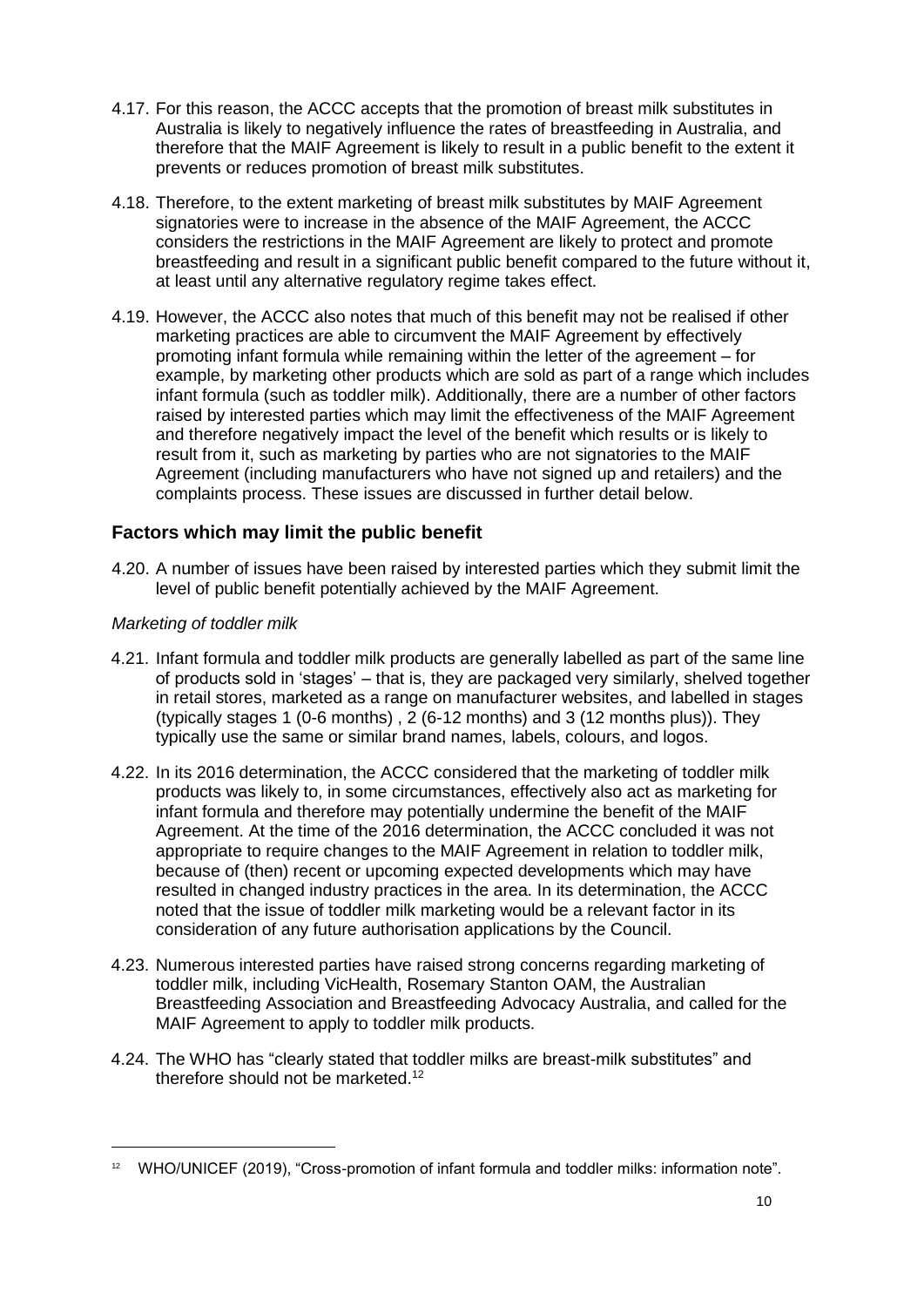- 4.25. In addition, the WHO has identified that manufacturers of infant formula commonly use marketing of toddler milk products to cross-promote infant formula products. Crosspromotion is a form of marketing promotion where customers of one product or service are targeted through promotion of a related product. This can include packaging, branding and labelling of a product to closely resemble that of another. It can also refer to the use of particular promotional activities for one product and/or promotion of that product in particular settings to promote another product.<sup>13</sup> The WHO notes that brand and product line features (such as logos, graphics, package type, shape and product names) are much more prominent on toddler milk and infant formula packaging than any text clarifying the appropriate age at which these milks should be offered, and considers that this suggests that the labelling is more focussed on promoting the entire line of products including infant formula.
- 4.26. The WHO has expressed increasingly strong concerns over time about the indirect promotion of infant formula through the cross-promotion of toddler milk products, including in a 2019 information note stating:

*The now common cross-promotion practice by which breast-milk substitutes for Infants are promoted through labelling and advertisements of toddler formulas is a threat to breastfeeding and infant health. This marketing tactic has become highly prevalent in an apparent attempt to circumvent national regulation of the marketing of products for infants. Mothers are confused by this strategy and often believe that there is little difference among the different products in a line. As a result, young infants are being fed with toddler milk, which cannot meet their nutritional needs. The practice of cross-promotion of breast-milk substitutes must be curbed*. 14

- 4.27. The WHO points to numerous studies (including Australian studies) which, in its view, demonstrate how advertising only one product in a line effectively promotes other products in the range, and that specifically demonstrate that toddler milk advertising and products are often confused for infant formula.
- 4.28. The ACCC accepts there is growing evidence from a range of sources globally and locally to support this WHO position, including evidence from studies that parents frequently misunderstand toddler milk marketing to be advertising for infant formula, and that infants have inadvertently and inappropriately been fed toddler milk due to confusion relating to product packaging and placement.<sup>15</sup>

<sup>1313</sup> World Health Assembly Resolution WHA69.9, "Ending inappropriate promotion of foods for infants and young children", May 2016.

<sup>14</sup> WHO/UNICEF (2019), "Cross-promotion of infant formula and toddler milks: information note".

<sup>15</sup> See for example: Berry, N, Jones, S, & Iverson, D (2010), "It's all formula to me: Women's understandings of toddler milk ads", *Breastfeeding Review*, 18(1), 21–30; Berry, N, Jones, S, & Iverson, D (2012), "Toddler milk advertising in Australia: Infant formula advertising in disguise?" *Australasian Marketing Journal*, 20(1), 24–27; Cattaneo, A, Pani, P, Carletti, C, Guidetti, M, Mutti, V, Guidetti, C, & Knowles, A (2014), "Advertisements of follow‐on formula and their perception by pregnant women and mothers in Italy." *Archives of Disease in Childhood*, 100(4), 323– 328; Harris, J. L., Fleming‐Milici, F., Frazier, W., Haraghey, K., Kalnova, S., Romo‐Palafox, M., Seymour, N., Rodriguez‐Arauz, G., & Schwartz, M. B. (2016). *Baby Food Facts 2016 Nutrition and marketing of baby and toddler food and drinks.* UConn Rudd Center for Food Policy & Obesity; NOP World (2005), "Attitudes to feeding: report of survey findings"; Pereira, C., Ford, R., Feeley, A. B., Sweet, L., Badham, J., & Zehner, E. (2016), "Cross‐sectional survey shows that follow‐up formula and growing‐up milks are labelled similarly to infant formula in four low and middle income countries: Survey reveals similarities between IYC commercial milk labels," M*aternal & Child Nutrition*, 12, 91– 105; Pomeranz, J. L., Romo Palafox, M. J., & Harris, J. L. (2018), "Toddler drinks, formulas, and milks: Labeling practices and policy implications", *Preventive Medicine*, 109, 11– 16;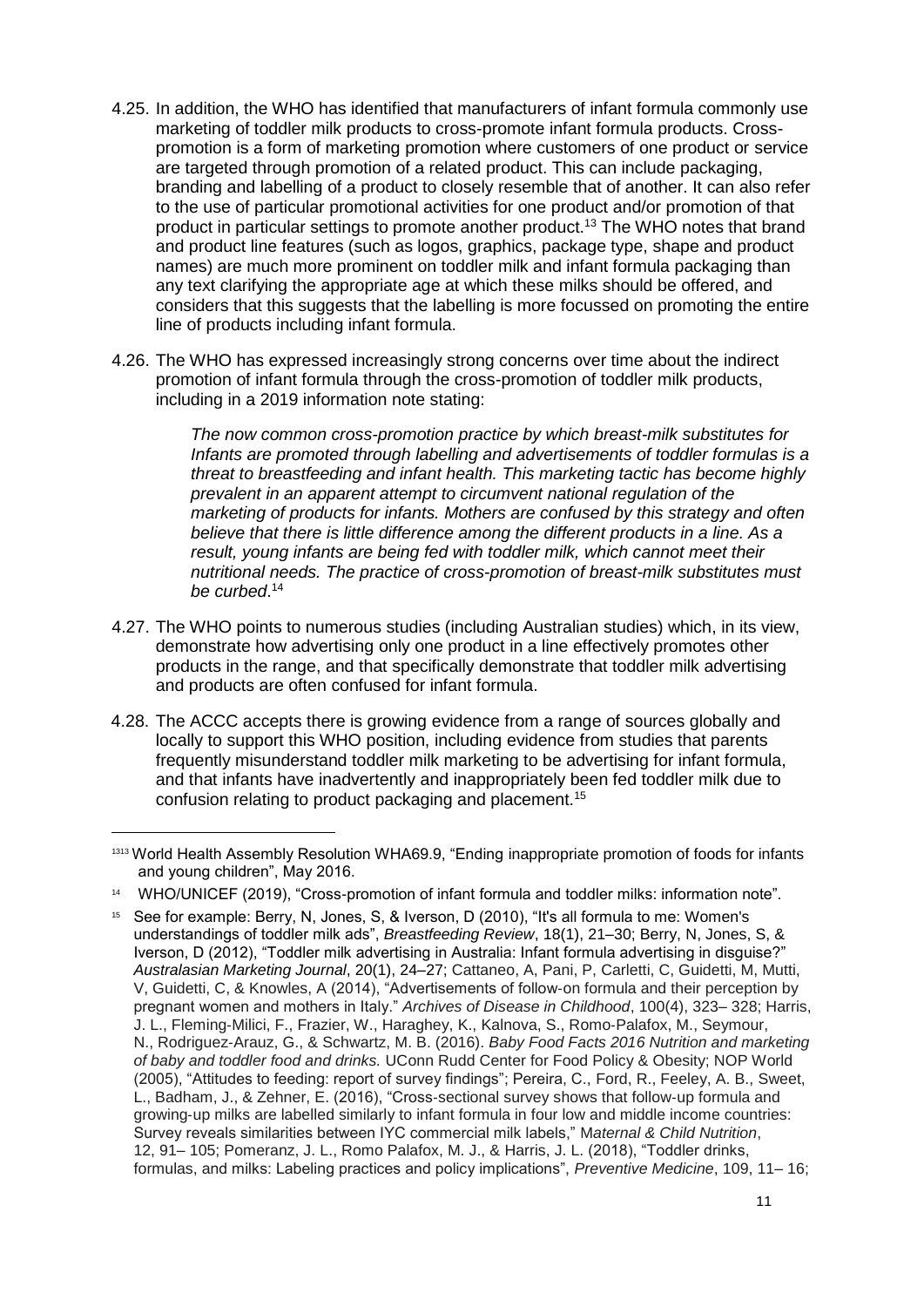- 4.29. In response to these concerns the Council submits that issues relating to the marketing of toddler milk have been addressed by a number of developments since the ACCC's 2016 determination, which have improved industry practice. In this regard the Council points to: guidance it has developed and disseminated to its members, which provides practical suggestions to ensure there is no inadvertent promotion of infant formula through the marketing of toddler milk; guidelines developed by the Committee relating to staging information on packaging of infant formula; and a number of determinations issued by the Committee (and formerly the Tribunal) in relation to marketing of toddler milk, which may have had the effect of promoting infant formula. The Council submits that the Federal Government has not given any indication that it considers the MAIF Agreement should be extended to include marketing of toddler milk, and that the inclusion of toddler milk in the MAIF Agreement may deter companies from signing and the withdrawal of existing signatories.
- 4.30. The Council also submits that toddler milk is not a substitute for breast milk and should therefore not be regulated within the same framework as infant formula because:
	- toddler milk is intended as an alternative to cow, sheep, goat and other nonhuman milks in young children over 12 months of age.
	- the nutritional composition of toddler milk is different to that of infant formula, and
	- toddler milk and infant formula are regulated under separate FSANZ standards.
- 4.31. The Council has prepared (and sought authorisation for) non-binding guidance for its members for the marketing of toddler milk drinks to consumers. The guidance suggests that members consider:
	- using images of children clearly identifiable as aged over 1 year, and drinking from a cup
	- avoiding direct comparisons of toddler milk drinks to breast milk
	- clearly specifying the intended age group

- avoiding featuring images of infant formula products on toddler milk drinks.
- 4.32. In addition, the Committee has prepared a document outlining its interpretation of the MAIF Agreement relating to information on appropriate age range on infant formula. The interpretation applies to packaging of infant formula but not toddler milk. The Committee's interpretation of the MAIF Agreement is that:
	- infant formula product labels must include information relating to the range of ages appropriate for that infant formula product
	- infant formula product labels may include additional information relating to the range of ages appropriate for the product, but should be factual and not promotional, and

Romo-Palafox, M, Pomeranz, J, and Harris, J. (2020), "Infant formula and toddler milk marketing and caregiver's provision to young children", *Maternal and Child Nutrition*, 16(3); Smith, J & Blake, M. (2013), "Infant food marketing strategies undermine effective regulation of breastmilk substitutes: trends in print advertising in Australia, 1950-2010", *Australian and New Zealand Journal of Public Health*, 37, 337-344.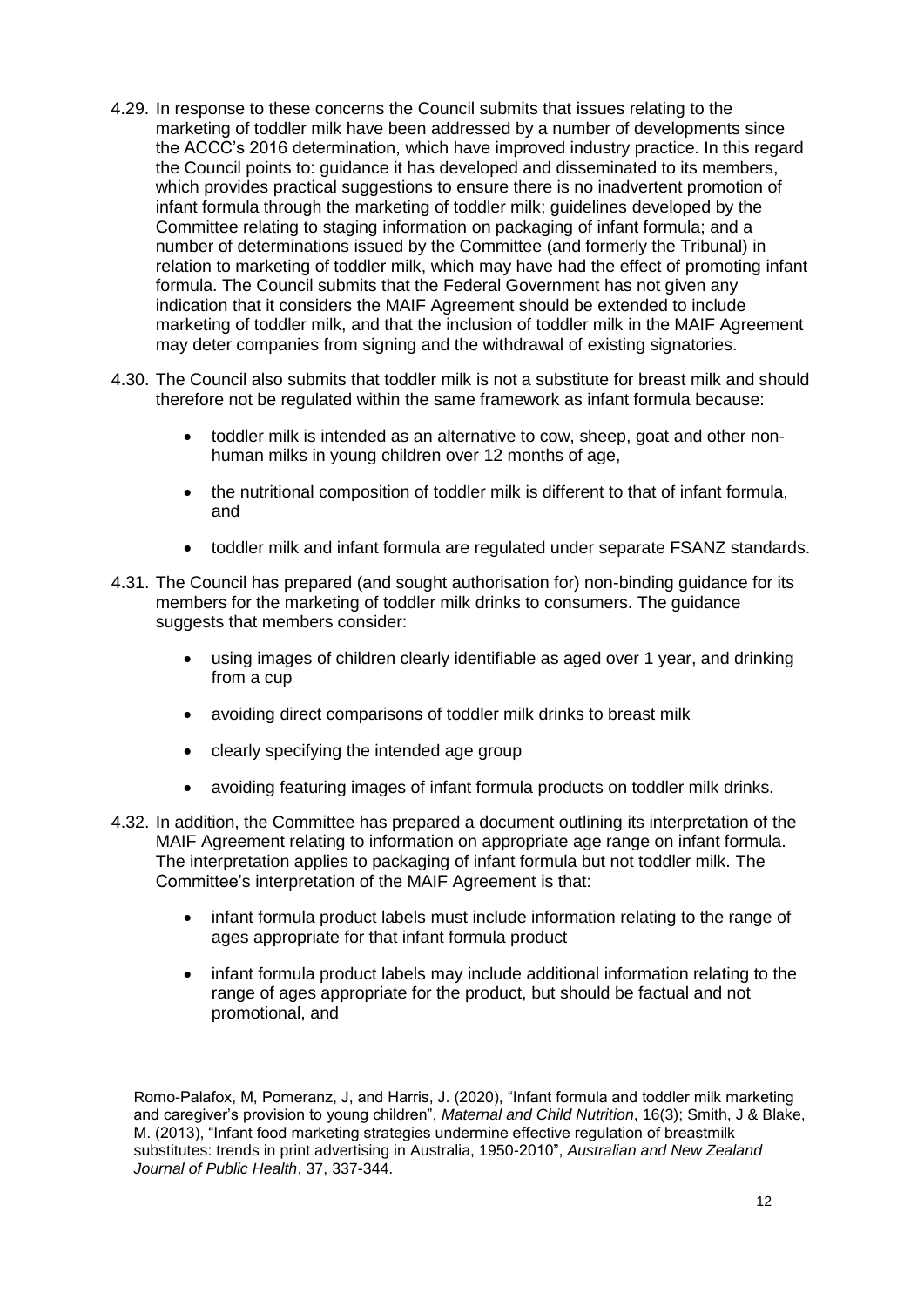- the use of symbols and/or infographics showing all numbers and/or stages of the product range, including highlighting where the product being purchased is in the range, and the use of arrows, triangles or flow chart-like symbols, is not appropriate.
- 4.33. The ACCC notes that a number of complaints regarding toddler milk advertising have been considered by the Committee and reported on in recent years. It has been submitted that marketing of toddler milk is generally considered by the Committee to be beyond the scope of the MAIF Agreement, except for some cases where marketing of toddler milk unambiguously has the effect of marketing infant formula – such as when images of infants clearly not over 12 months of age are used, or references are made to "infant formula" within the marketing material. The ACCC understands that issues of cross-promotion through product line marketing have not been found to have been in breach of the MAIF Agreement.
- 4.34. The ACCC considers that, based on the Committee's interpretation guidelines relating to staging information and complaints considered by the Committee, the Tribunal and APMAIF, the MAIF Agreement, as currently drafted, is unlikely to effectively address the concerns of interested parties that the promotion of toddler milk as part of a product line including infant formula may result in the proxy promotion of infant formula.
- 4.35. The Department of Health acknowledges that significant progress has been made on the issue of marketing of toddler milks, but considers that the issue requires further consideration which should be explored in detail as part of the Department's planned review of the MAIF Agreement in 2021.
- 4.36. While marketing practices in relation to toddler milks have been occurring in Australia for some time, recent WHO statements on toddler milk advertising, together with increasing academic studies, lend increased weight to the conclusion that toddler milk marketing is effectively a proxy for the marketing of infant formula. The ACCC considers that advertising of a number of toddler milk products in Australia exhibits characteristics consistent with those over which concerns have been raised by the WHO and studies, such as an emphasis on elements which are common to the entire 'range' of breast milk substitute products including packaging and branding.
- 4.37. Given the extent of the marketing and promotion of toddler milk in Australia, and the clear similarities between toddler milk packaging and infant formula packaging across many product ranges, the ACCC considers there is a risk that the marketing of some toddler milk products communicates indirectly with consumers about infant formula products, and is likely to have much the same effect as the direct marketing of infant formula in that product range. The WHO material referred to above supports this conclusion, as do a number of submissions from interested parties. If this is the case, the impact on consumers of the marketing and promotion of toddler milks may be such that the purpose of the MAIF Agreement is undermined and the public benefit resulting, or likely to result, from the Conduct significantly reduced.
- 4.38. The ACCC is considering the appropriate way to address this issue. This is discussed further at paragraphs 4.87-4.90 below.

#### *Branding and product ranges beyond toddler milk*

4.39. A number of interested parties have raised concerns that brand marketing by infant formula companies undermines the effectiveness of the MAIF Agreement in prohibiting marketing of infant formula, by building brand loyalty and awareness, and providing a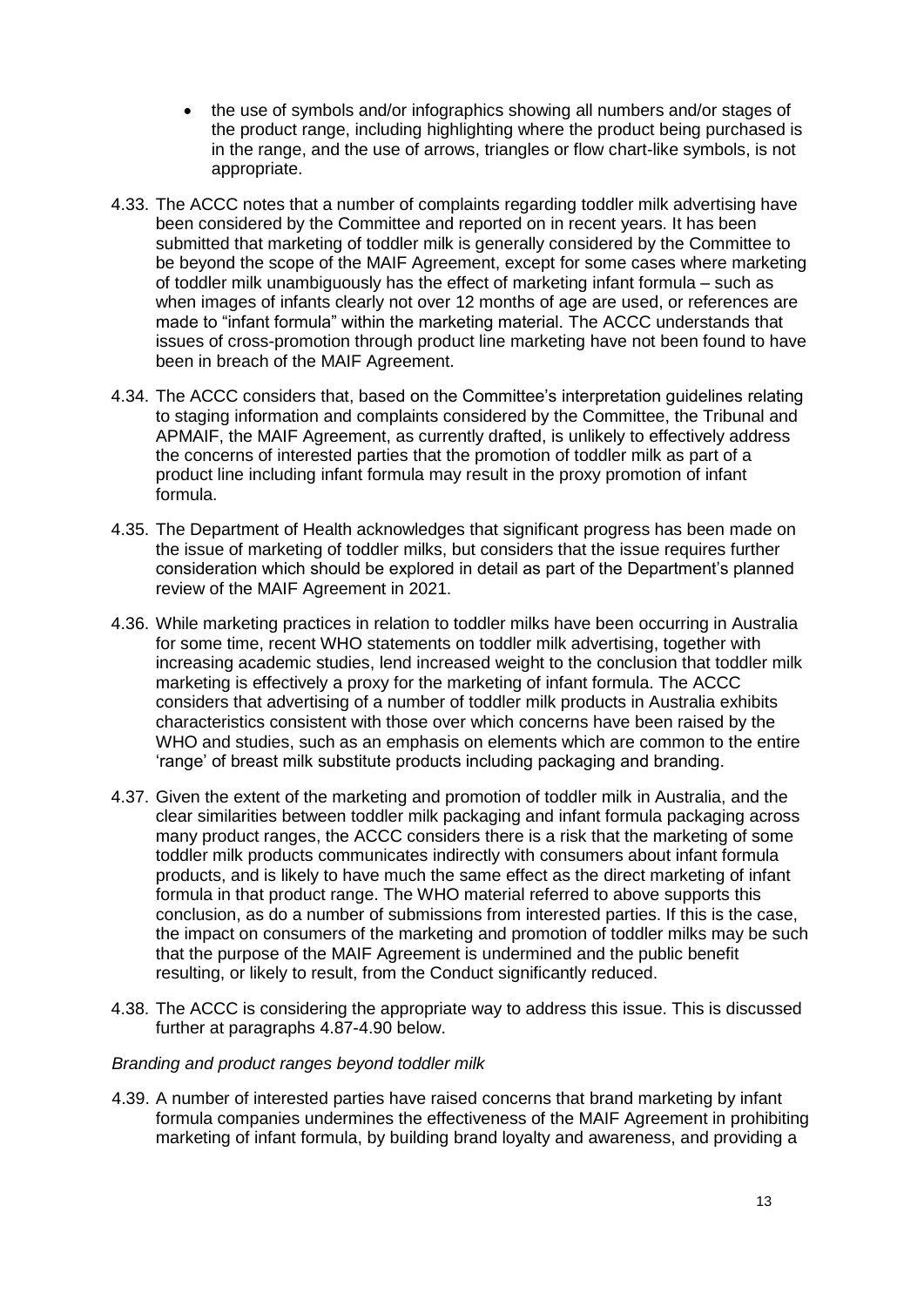mechanism by which manufacturers can connect directly with consumers through the collection of data online.

- 4.40. Interested parties argue this brand marketing takes a number of forms including:
	- marketing of product ranges which share a brand with breast milk substitutes such as infant formula and toddler milk, and including products such as dietary supplements (for young children or expectant mothers), probiotics for infants and complementary foods for young children
	- sponsorship or hosting of events for health professionals and parents
	- parents' and expectant mothers' clubs (online, via social media, or via email lists)
	- information sites relating to pregnancy, infant development, or offering support for infant feeding problems – many of which come up in results in internet searches for information on breastfeeding, infant feeding, or pregnancy.
- 4.41. WHO guidance is that "there should be no cross-promotion to promote breast-milk substitutes indirectly via the promotion of foods for infants and young children. The packaging design, labelling and materials used for the promotion of complementary foods must be different from those used for breast-milk substitutes (for example, different colour schemes, designs, names, slogans and mascots other than company name and logo should be used). Companies that market breast-milk substitutes should refrain from engaging in the direct or indirect promotion of their other food products for infants and young children by establishing relationships with parents and other caregivers (for example through baby clubs, social media groups, childcare classes and contests)." 16
- 4.42. Brand marketing by infant formula companies is not subject to marketing restrictions under the MAIF Agreement and can include, for example, images of infants under 12 months of age. The ACCC understands that most if not all infant formula companies market product lines and brands heavily, but that this is not captured within the scope of complaints that can be considered by the Committee as potential breaches of the current MAIF Agreement.
- 4.43. The ACCC considers that marketing of brands which include infant formula products may have the effect of increasing awareness of infant formula products, thereby potentially increasing sales of infant formula and undermining the public benefit of the MAIF Agreement. While this is a similar issue to the marketing of toddler milk products as discussed above (and would be partially addressed by any solution to the issues around toddler milk), the ACCC notes that brand and product line marketing is less likely to function as proxy marketing for infant formula than the marketing of toddler milk. The ACCC considers that at this point there is not sufficient evidence that brand and product range marketing is likely to reduce the benefits of the MAIF Agreement for the purpose of the current assessment. The ACCC expects to consider this issue further in any application for reauthorisation which may be lodged in the future.

<sup>16</sup> World Health Assembly, 69 (2016), "Maternal, infant and young child nutrition: guidance on ending the inappropriate promotion of foods for infants and young children: report by the Secretariat".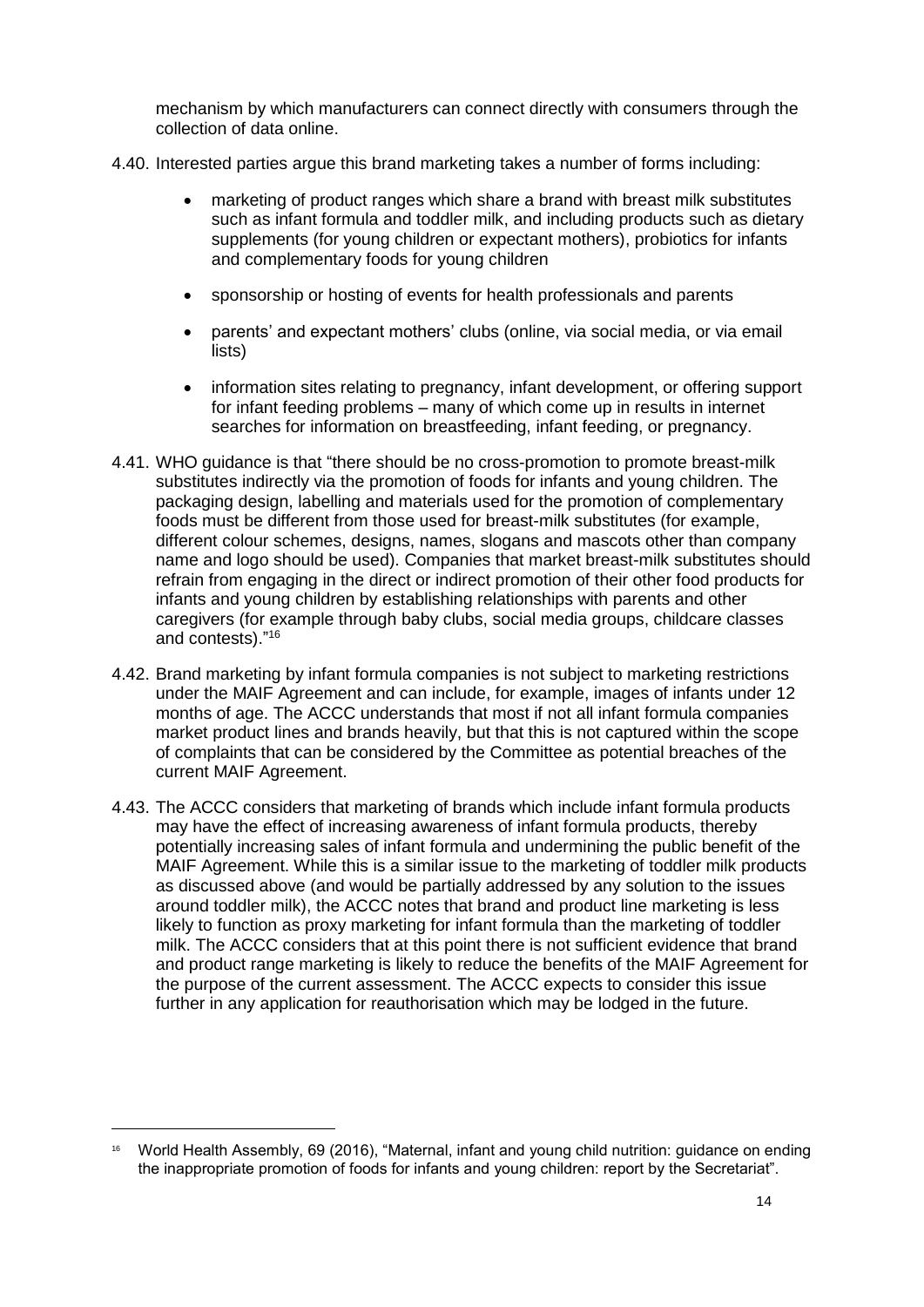#### *Oversight and complaints*

- 4.44. Interested parties have raised concerns about the effectiveness of the Committee in resolving complaints regarding potential breaches of the MAIF Agreement, due to:
	- the limited expertise of Committee members in relation to infant feeding, including breastfeeding
	- alleged close affiliations of two of the three members of the Committee to formula manufacturers and importers, as one is an industry representative and a second has received significant funding from industry sources<sup>17</sup>
	- the lack of a member to act as an advocate on behalf of parents and/or the community more generally, and
	- a number of factors which dissuade the public from lodging complaints regarding potential breaches of the MAIF Agreement, including: the low proportion of complaints which are upheld; that the majority of complaints are ruled to be out of the scope of the MAIF Agreement; the lack of enforcement consequences when a breach is found; the lack of transparency or accountability for companies due to a lack of timely or clear reporting; and the difficulty of lodging a complaint because the form is not in a mobile-friendly format.
- 4.45. The outgoing Chair of the Tribunal remarked in 2018 that the industry had not been involved in hearing complaints against its members under the Tribunal's scheme developed by the Ethics Centre, and that the Ethics Centre as a general principle believed complaints were best heard by a disinterested body.<sup>18</sup> Breastfeeding Advocacy Australia provided data which indicates that, during the years the industry was not present on the complaints panel (that is, under the Tribunal operated by the Ethics Centre 2014 – 2017) there was a significantly higher percentage of complaints found to be breaches.<sup>19</sup>
- 4.46. The Council submits that the new mechanism for resolving complaints alleging breaches of the MAIF Agreement is stronger and more transparent than the Tribunal. The Council advises that, in its experience, where the Committee finds that there has been a breach of the MAIF Agreement, the associated reputational consequences are sufficient to ensure that the breach is promptly rectified.
- 4.47. The Council submits the industry plays an important role on the Committee, because of their in-depth understanding of the industry, and, in any event, the industry representative is outnumbered by other members of the Committee. The Council advises that the Department of Health follows an established conflict of interest process whereby conflicts of interest are declared prior to member appointment, and regularly discussed by the Committee throughout the year.
- 4.48. The Department of Health considers that the development of the MAIF Complaints Committee has made for a more transparent mechanism for resolving complaints alleging breaches of the MAIF Agreement.

<sup>&</sup>lt;sup>17</sup> Declarations of interest by Committee members are listed on the Department of Health's website: <https://www1.health.gov.au/internet/main/publishing.nsf/Content/MAIF-Complaints-Committee>

<sup>18</sup> Annual Report: Marketing in Australia of Infant Formula Independent Tribunal 2017-2018.

<sup>19</sup> Breastfeeding Advocacy Australia submission dated 4 December 2020, p28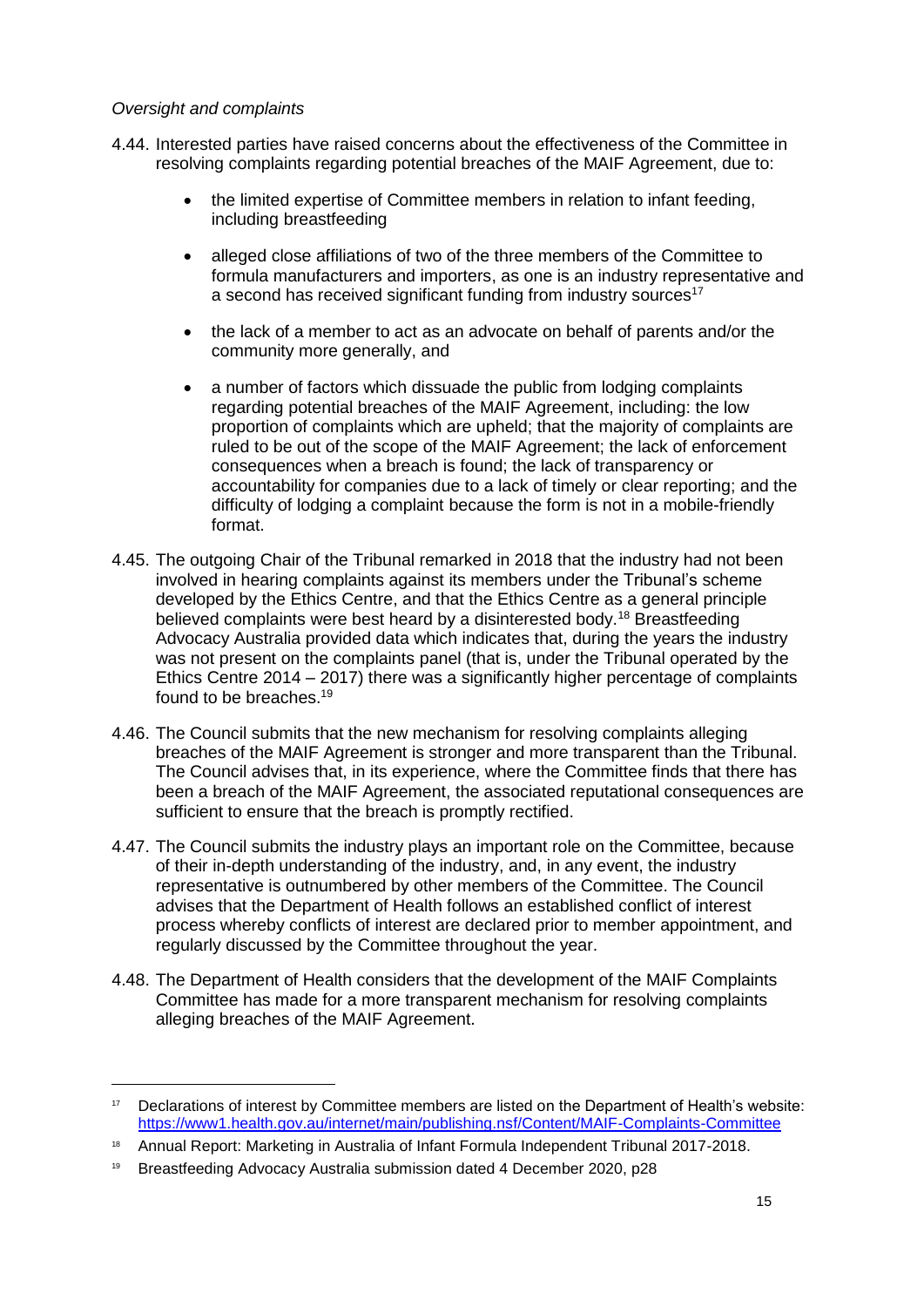- 4.49. The ACCC has previously noted that any public benefits associated with substantive provisions of a code of conduct will only arise to the extent that the code is effective in its operation. In this regard, the ACCC considers that it is important that complaint handling is robust and that decisions of the Committee are adhered to by industry participants. The ACCC is not aware of concerns that signatories continue with conduct after it is found to be in breach by the Committee.
- 4.50. The ACCC notes that the appointment of Committee members, and operation of the complaints process more generally, has been a decision of government, not of industry. The ACCC's role in assessing this application does not therefore extend to making recommendations regarding the composition or processes of the complaints handling body.

#### *Industry coverage*

- 4.51. Many interested parties argue that the voluntary nature of the MAIF Agreement undermines its effectiveness as a regulatory instrument, because it does not extend to major industry players that would otherwise be required to comply if a legislative solution was adopted. Some interested parties have raised concerns that the MAIF Agreement no longer covers all significant players in the infant formula market, and that many new entrants are not signatories and are marketing aggressively.
- 4.52. The Council understands that the MAIF Agreement covers the majority of the infant formula market in Australia and considers that only a small number of manufacturers and importers are not signatories, including Royal Australia New Zealand, Munchkins and Blackmores.
- 4.53. The ACCC notes that (in addition to the companies named by the Council) some major supermarket brands (which act as both manufacturer/importer and retailer due to vertical integration) are not signatories.
- 4.54. While the ACCC recognises the concerns of some parties in relation to industry coverage of the MAIF Agreement, the ACCC understands that the majority of infant formula manufacturers and importers in Australia are signatories. This supports the likely public benefits arising from the Conduct.
- 4.55. To the extent that non-signatories are engaging in aggressive marketing of infant formula the effectiveness of the MAIF Agreement may be undermined to some degree. However, the ACCC notes that these arrangements are voluntary, and the extent to which additional coverage or mandatory regulation is required is a policy issue beyond the ACCC's role in this assessment.

#### *Marketing by third parties*

- 4.56. Interested parties have raised concerns that the benefits of the MAIF Agreement are undermined by marketing and promotion (inadvertent or otherwise) of infant formula by third parties not covered by the agreement, including:
	- retailers
	- endorsements by celebrities and social media influencers
	- reviews on online consumer sites, and
	- social media users who comment on or post content related to infant formula.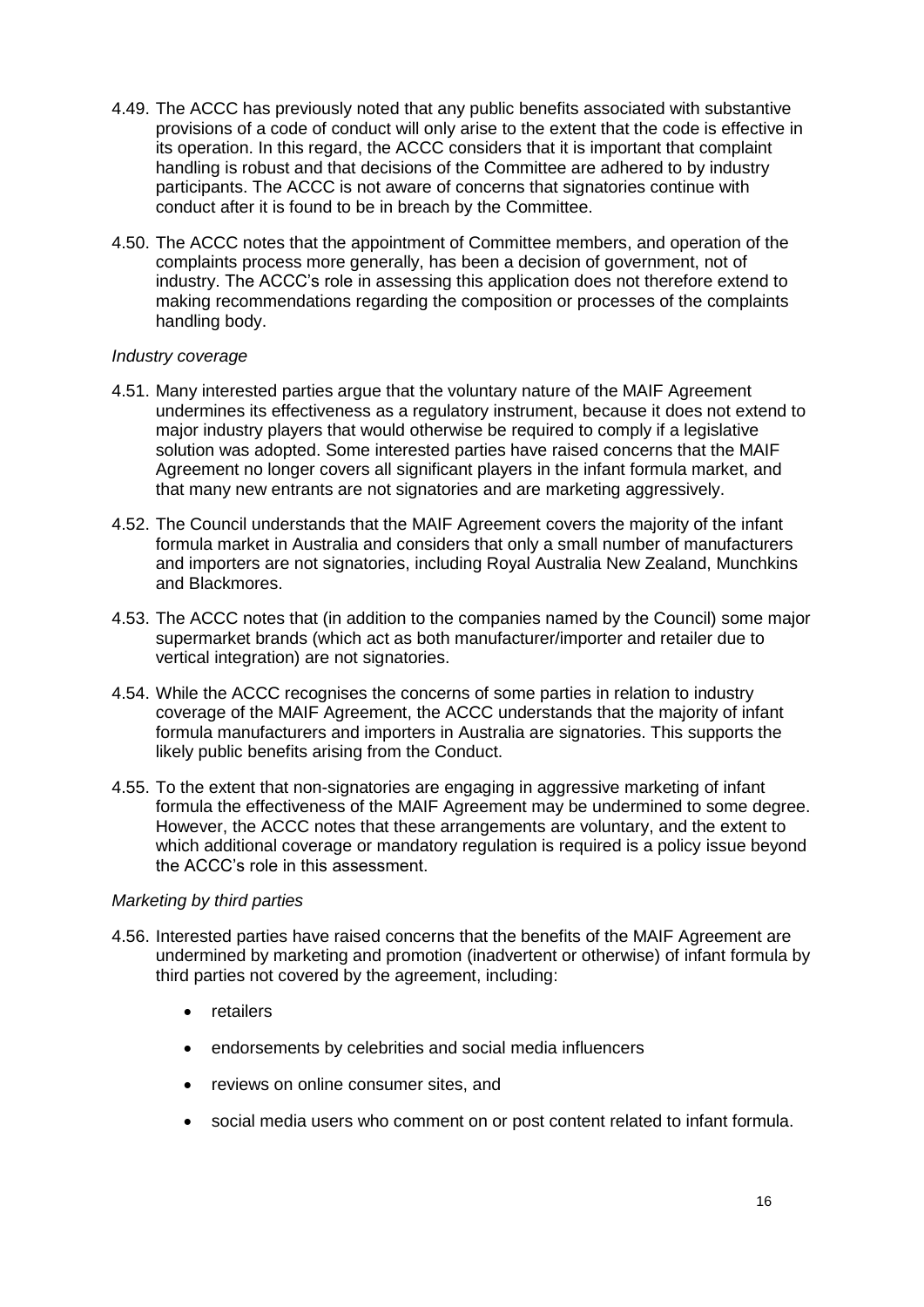- 4.57. The Council submits that:
	- to the extent that manufacturers and importers indirectly market infant formula to the public through retail channels (for example by providing funding and/or content directly for retailer advertisement), this conduct will be captured by the MAIF Agreement
	- promotion of infant formula on social media is clearly covered by the MAIF Agreement, as it covers all forms of advertising or promotion by manufacturers and importers
	- it understands that signatories routinely monitor their social media sites with a view to ensuring that infant formula is not promoted through their social media accounts, and
	- it considers that the scope of coverage of the MAIF Agreement is a matter of government policy.
- 4.58. The ACCC recognises that the MAIF Agreement already prohibits manufacturers and importers who are signatories to the MAIF Agreement from providing funding or material for others to promote infant formula, including on social media. The MAIF Agreement (and subsequent Committee guidance on electronic marketing) also prohibits advertising of infant formula products by signatories via online forums such as consumer review sites, although current Committee guidance does not appear to require signatories to monitor or control what third parties post on social media forums they control.
- 4.59. The MAIF Agreement does not prohibit promotion (inadvertently or otherwise) of infant formula by retailers, social media influencers, celebrities, online consumer reviewers, or users of social media, because these parties are not signatories to the agreement.
- 4.60. Retailers currently feature price promotions for infant formula in their marketing, and support the promotion of a "staged" product line and brand awareness by grouping products such as infant formula and toddler milk together, at times under "infant formula" signage and with shelf labels that refer to toddler milk as "formula".
- 4.61. Users of social media (other than signatory formula manufacturers) and online consumer reviewers are not subject to restrictions as to what they can say in relation to breast milk substitutes, and the ACCC is aware that comments are made which may have the effect of promoting infant formula (for example, comparing an infant formula product favourably to breastmilk).
- 4.62. The ACCC is not currently aware of widespread issues from endorsements of infant formula products by social media influencers and celebrities. A large majority of examples brought to the ACCC's attention involve promotion of toddler milk products, apparently by celebrities and influencers on behalf of companies which also produce infant formula. Given toddler milk products have not been covered by the MAIF Agreement, the ACCC considers the fact that these products are being advertised in this way to be unsurprising; however to the extent these promotional activities are supported by MAIF Agreement signatories, signatories would be obliged to cease this support of all third party promoters of all breast milk substitutes in the event these are included within the scope of the MAIF Agreement.
- 4.63. As noted above, it is not within the scope of the ACCC's assessment of this application to impose obligations on any parties not signatories to the MAIF Agreement. The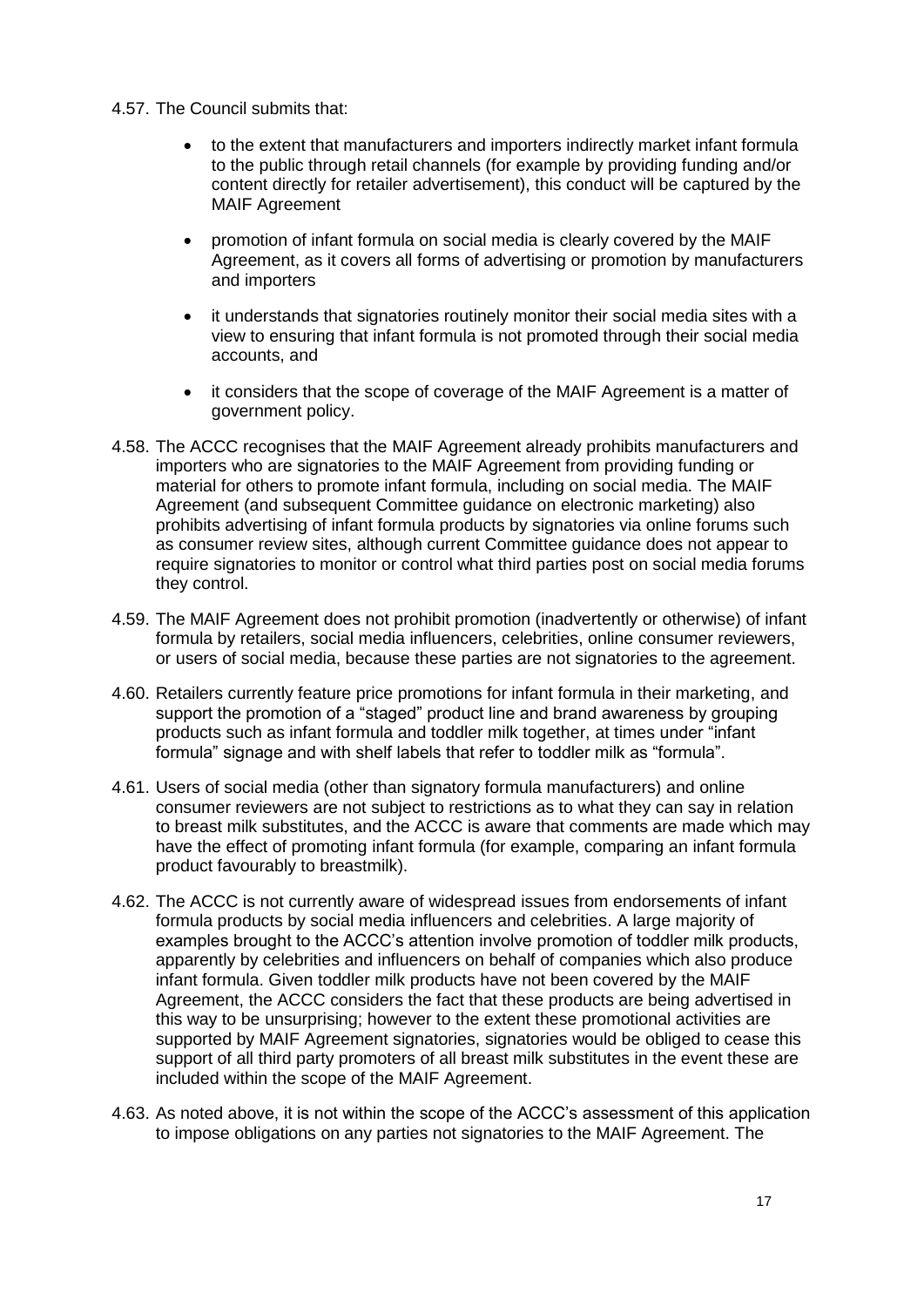scope of parties covered by marketing restrictions on promotion of breast milk substitutes is ultimately a matter for government policy and the industry.

- 4.64. However, promotion (inadvertent or otherwise) of infant formula by third parties such as retailers, celebrities, social media influencers, and social media users is likely to limit the effectiveness of the arrangement sought to be authorised.
- 4.65. The ACCC notes that the Committee operates on the basis of information provided voluntarily by signatories to the MAIF Agreement, and does not have powers to investigate whether funding or marketing material has been provided by signatories to third parties for the purpose of promoting infant formula. In recent years a number of complaints regarding infant formula marketing by third parties have been determined by the Committee not to involve breaches of the MAIF Agreement, citing a lack of evidence providing a connection between the third party marketing and a signatory infant formula manufacturer. While third parties remain free to promote breast milk substitutes and the Committee lacks the ability to obtain this information, this lack of transparency provides an avenue that may undermine the effectiveness of the MAIF Agreement and reduce the likely public benefits.

#### *Marketing to health professionals*

- 4.66. Some interested parties have raised concerns that gifts, donations and sponsorships by infant formula companies to health professionals undermine the effectiveness of the MAIF Agreement, pointing to WHO guidance that no gifts or donations by infant formula companies should be accepted by health professionals, and that industry involvement in health worker education or training should not be permitted.
- 4.67. The MAIF Agreement prohibits signatories from offering "any financial or material inducement to health care professionals or members of their families to promote infant formula, nor should such inducements be accepted by health care professionals or members of their families."
- 4.68. The current Committee has developed and refers to a document when considering complaints on this issue, which provides an update to that developed by the previous APMAIF on this issue.
- 4.69. The ACCC acknowledges that the MAIF Agreement, in prohibiting "inducements" to health care professionals, does not go as far as WHO recommendations, which extend to prohibiting all gifts or donations. Further, the use of the term "inducement" within the MAIF Agreement potentially permits a broad interpretation of gift giving and donations permitted.
- 4.70. The ACCC understands that the WHO recommends gifts and donations not be given to health care professionals because this may influence the medical advice they provide to pregnant or breastfeeding mothers, and potentially the level of support they provide for breastfeeding. However the ACCC does not consider there is currently sufficient evidence that health care professionals are being influenced by gifts or donations of infant formula companies to undermine the aims of the MAIF Agreement for the purpose of this assessment. In particular, the ACCC notes that health care professionals are subject to a number of obligations under their own professional ethics and standards.

#### **Reduced Regulatory Costs**

4.71. In the absence of the MAIF Agreement the ACCC considers it is likely that there would ultimately be some form of regulatory response by Government to give effect to its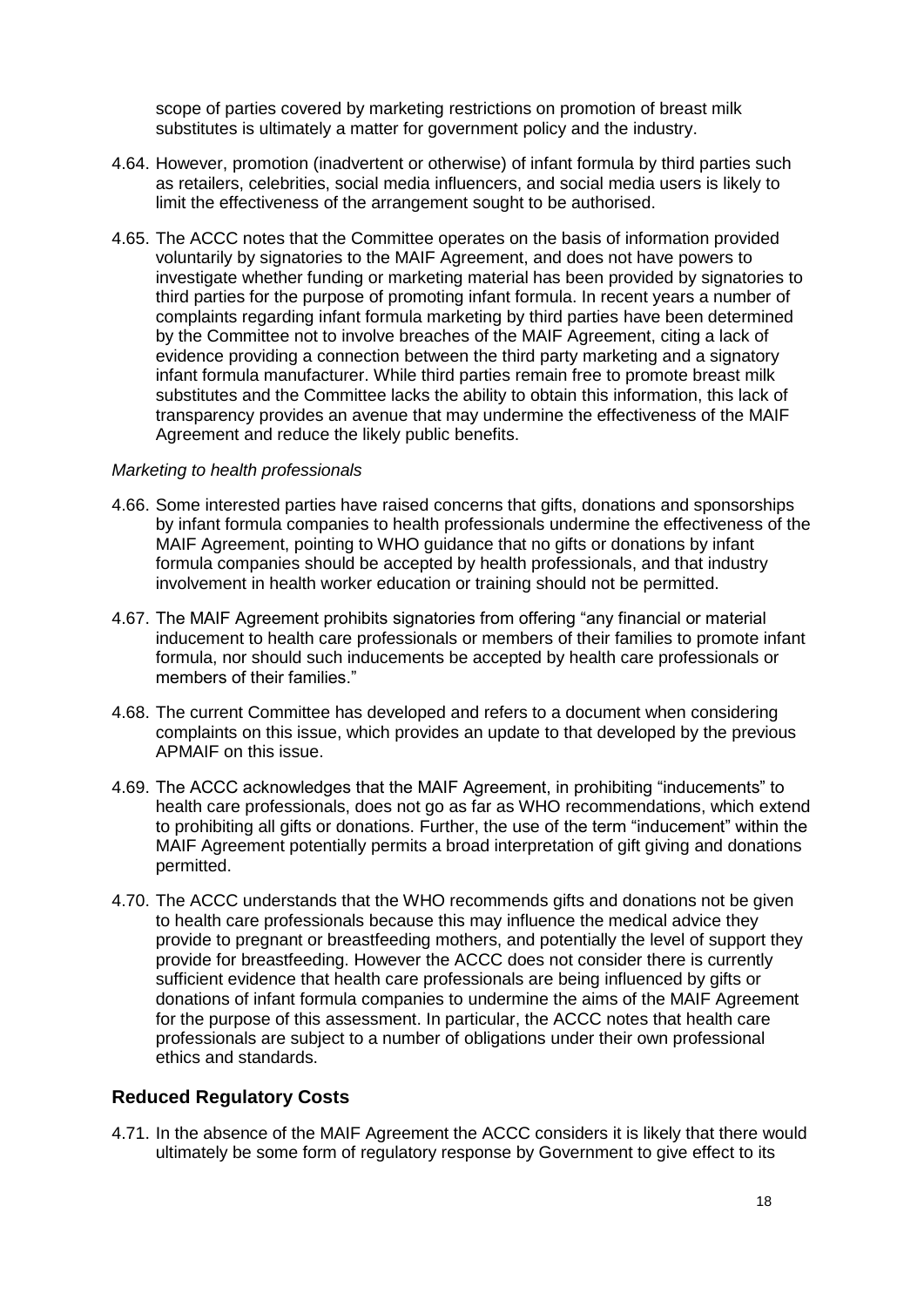obligations under the WHO Code. While the nature and scope of such a response it uncertain, the ACCC accepts that any regulatory response would impose regulatory costs on industry, government and regulatory agencies to develop, implement and enforce a new regime.

4.72. Although a compulsory regulatory approach may address more of the concerns raised by interested parties in relation to the ACCC's assessment, the ACCC is of the view that the operating costs of a voluntary self-regulatory code are likely to be lower than the costs associated with regulatory alternatives. Consequently, the ACCC considers that the MAIF Agreement is likely to result in a public benefit to the extent that it leads to avoiding these regulatory costs, at least in the short to medium term.

## **ACCC conclusion on public benefit**

- 4.73. The ACCC considers that the Conduct has resulted, and has the potential to continue to result in a significant public benefit in the form of:
	- protecting and promoting breastfeeding leading to improved health outcomes, and
	- avoided regulatory costs from alternative solutions.
- 4.74. However, the ACCC considers that there are significant indications that the marketing of toddler milk by infant formula companies in some circumstances has a similar impact on consumers as the direct promotion of infant formula, and this has the potential to undermine the effectiveness of the MAIF Agreement, and creates a risk that much of the claimed public benefit may not be realised. The ACCC is considering whether it is necessary to impose a condition in the circumstances to address this risk. Such a condition would extend the advertising prohibitions within the MAIF Agreement to cover all breast milk substitutes, including toddler milk. This is discussed in further detail below.
- 4.75. The ACCC also considers that the benefit of the MAIF Agreement may be further limited by:
	- the promotion by infant formula companies of infant formula brands and product ranges which include infant formula
	- the way in which complaints are resolved and the MAIF Agreement is interpreted by the Committee, due to the composition of the Committee and difficulties in processes for lodging complaints
	- incomplete industry coverage of the agreement
	- marketing by third parties not party to the MAIF Agreement, and a lack of transparency over the possible support of signatories for this marketing
	- **e** gifts and donations to health care professionals.
- 4.76. However, as noted above, the issues around industry coverage and participation, the resolution of complaints, and marketing by third parties are not issues which can be addressed by the ACCC through this process and are appropriate for consideration by the Department of Health in its upcoming review.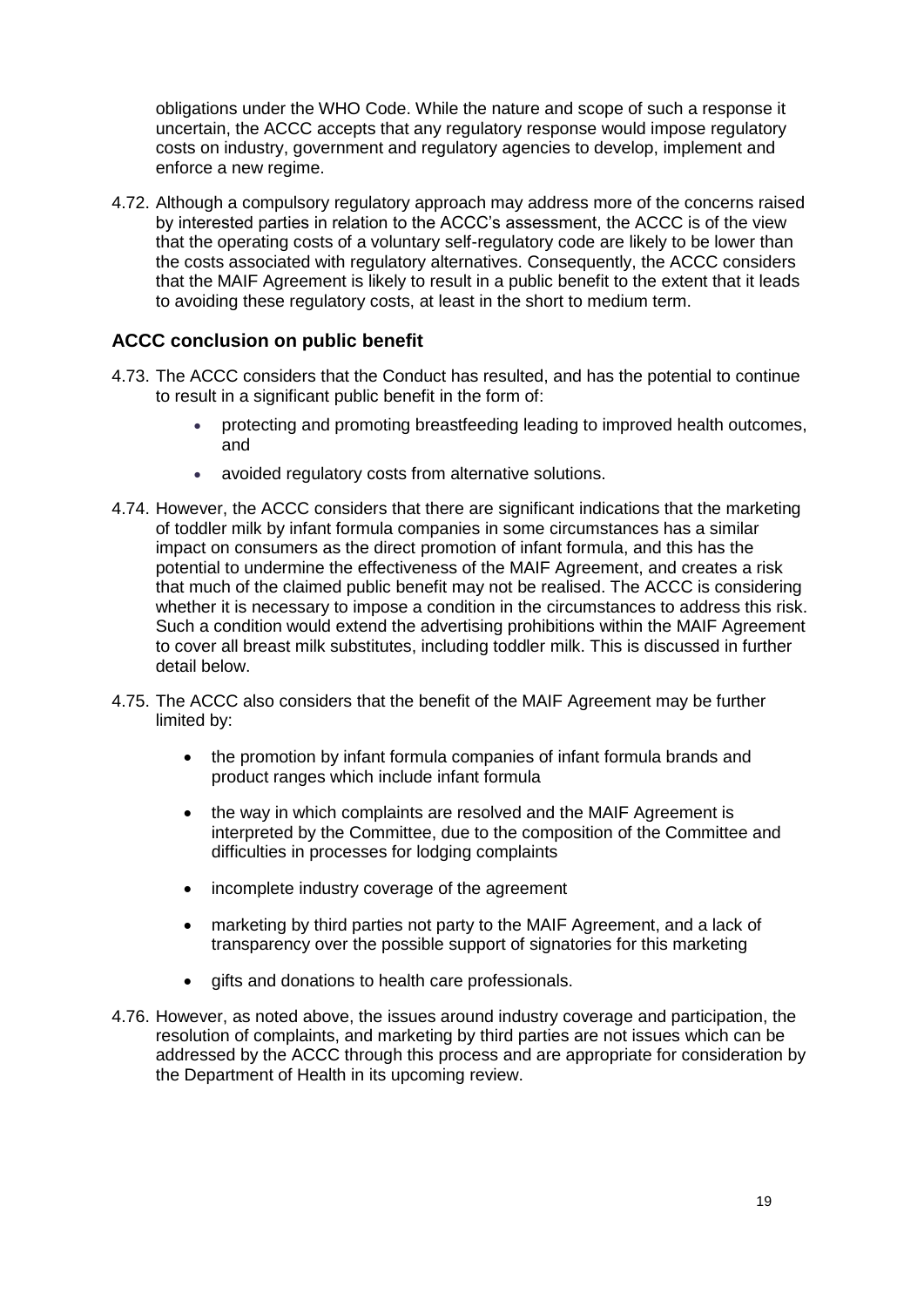# Public detriments

4.77. The Act does not define what constitutes a public detriment. The ACCC adopts a broad approach. This is consistent with the Tribunal which has defined it as:

*…any impairment to the community generally, any harm or damage to the aims pursued by the society including as one of its principal elements the achievement of the goal of economic efficiency.<sup>20</sup>*

- 4.78. The Council submits the MAIF Agreement does not result in any anti-competitive or other public detriment, because:
	- marketing restrictions are directed to meeting important public health goals
	- a decision to use infant formula should not depend upon the effectiveness of commercial advertising
	- the benefits normally attributed to direct advertising (ensuring best quality, lowest cost, and an informed public) do not appear to be applicable to advertising of infant formula. In any event, benefits relating to price, quality and information are still achievable under the MAIF Agreement, and
	- price competition by retailers, and research and innovation, are not restricted under the MAIF Agreement.
- 4.79. Marketing is intended to increase demand for a firm's product and/or to differentiate a firm's products from those of its competitors and as such is a part of efficient competitive rivalry in most markets. Generally speaking, an agreement between manufacturers not to promote their products is likely to result in substantial public detriment in the form of reduced competition particularly because:
	- manufacturers will have less incentive to invest to improve their products through innovation if they cannot capture the benefit of this by differentiating their product through advertising
	- consumers will have less information available to them regarding the products, resulting in less informed purchasing decisions and a less efficient market
	- an inability to advertise is likely to increase barriers for potential new entrants, and
	- any agreement between competitors may increase the likelihood of coordination of matters beyond the scope of the agreement itself.
- 4.80. However, the ACCC considers that there are a range of factors which reduce the public detriments likely to result from the marketing restrictions in the MAIF Agreement including:
	- retailers of infant formula are not prevented from engaging in inter- and intrabrand price competition
	- without the MAIF Agreement, manufacturers would nonetheless have some restrictions on product innovation and their ability to market these because their products would still need to be compliant with requirements of composition and labelling under food standards legislation

<sup>20</sup> Re 7-Eleven Stores (1994) ATPR 41-357 at 42,683.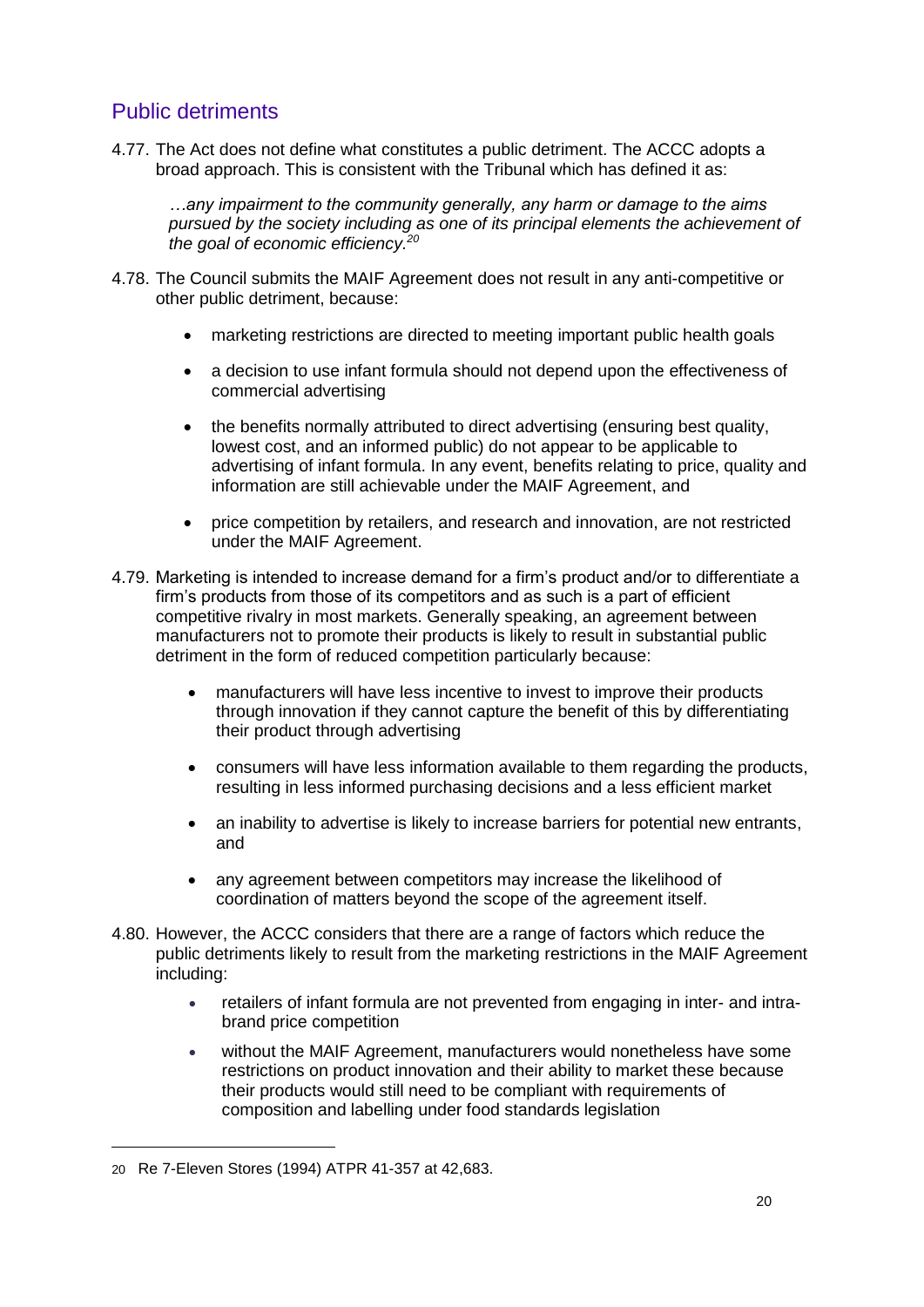- restrictions on the marketing of infant formula may be imposed via a regulatory regime after a period, in the absence of the MAIF Agreement.
- 4.81. Nevertheless, the ACCC considers that the MAIF Agreement is likely to result in some detriment from the impact on competition.

#### **ACCC conclusion on public detriment**

4.82. The ACCC considers that the Conduct is likely to result in some public detriment in the form of reduced competition between manufacturers and importers of breast milk substitutes.

## Balance of public benefit and detriment

- 4.83. The ACCC considers that the Conduct, to the extent it restricts the promotion of infant formula to Australian consumers, is likely to result in a public benefit in the form of:
	- protecting and promoting breastfeeding, leading to improved health outcomes, and
	- avoided regulatory costs from alternative solutions.
- 4.84. The extent of this public benefit depends on the effectiveness of the MAIF Agreement in prohibiting the promotion of infant formula, both directly and indirectly, to Australian consumers. As outlined above, the ACCC has received strong submissions that the MAIF Agreement is ineffective in preventing the indirect promotion of infant formula by product manufacturers, particularly through the marketing of toddler milk. Recent WHO statements and a number of academic studies support this view.
- 4.85. The ACCC considers that the Conduct is likely to result in some public detriment in the form of reduced competition between manufacturers and importers of breast milk substitutes.
- 4.86. The ACCC therefore considers that the assessment of the public benefit and detriment is finely balanced. This is because there is a substantial risk that much of the claimed public benefit will not be realised as a result of the marketing of toddler milk by infant formula companies effectively promoting infant formula.
- 4.87. In order to address this risk the ACCC is considering whether to impose a condition which extends the limitations on advertising set out in Clause 5(a) of the MAIF Agreement to apply to all breast milk substitutes, including toddler milk.
- 4.88. The ACCC invites comment from interested parties and the Council in relation to this issue, and in particular on:
	- whether such a condition is warranted and if so, the form the condition should take
	- any further available evidence or information (beyond that set out in paragraphs 4.24 – 4.28 above) which indicates the extent to which toddler milk marketing is a proxy for infant formula marketing, with the potential to reduce rates of breastfeeding.
- 4.89. The ACCC recognises that a condition which extended the marketing restriction in this way would impact all marketing of toddler milk. The ACCC invites submissions on whether there is a more targeted way to prevent marketing of toddler milk to the extent it is effectively marketing infant formula including through the use of product lines.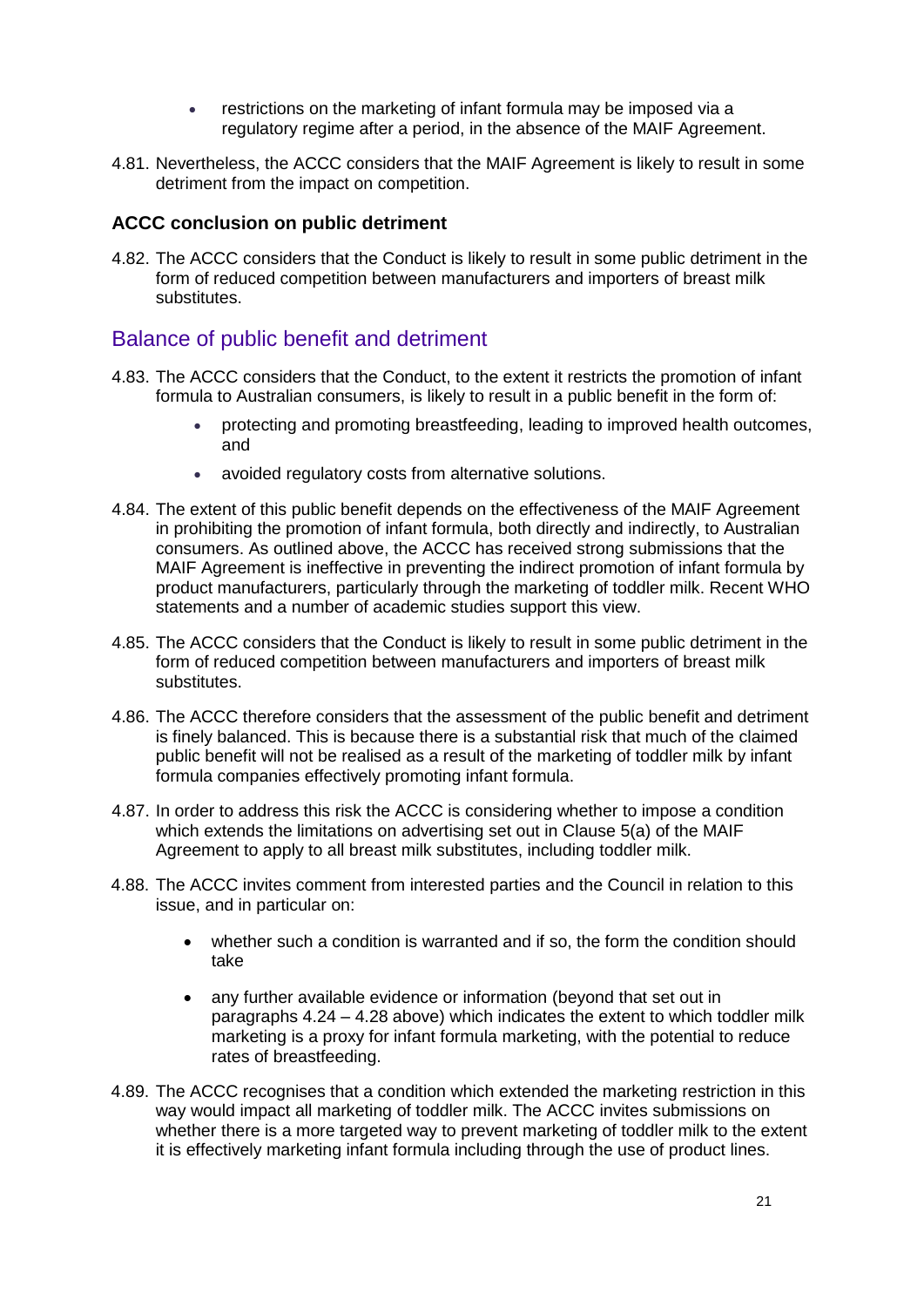# Length of authorisation

- 4.90. The Act allows the ACCC to grant authorisation for a limited period of time.<sup>21</sup> This enables the ACCC to be in a position to be satisfied that the likely public benefits will outweigh the detriment for the period of authorisation. It also enables the ACCC to review the authorisation, and the public benefits and detriments that have resulted, after an appropriate period.
- 4.91. In this instance, the Council seeks re-authorisation for 10 years, on the basis that:
	- very few changes have been made to the MAIF Agreement over a long period of time
	- the Federal Government has not yet indicated any intention to make requested changes to the MAIF Agreement or to otherwise change its policies in respect of the marketing and promotion of infant formula
	- if any such changes were to occur, this would take a considerable amount of time to agree and implement
	- any significant change in the policy environment during the period of authorisation is likely to provide a basis for the ACCC to review the authorisation if it wishes to do so
	- the costs involved in applying for re-authorisation are considerable.
- 4.92. The Department of Health is of the view that a five year authorisation would be more appropriate than the requested 10 year period, as this would support ongoing collection of information (including the planned review of the effectiveness of the MAIF Agreement), and recognise the rapidly evolving marketing environment, to reduce the risk of a negative impact of these arrangements.
- 4.93. A number of interested parties have called for the agreement to be re-authorised for a period of no longer than two years, to allow for a review of the effectiveness of its operation.
- 4.94. Given the number of issues (described above) which the ACCC considers may reduce the benefits of the MAIF Agreement, and the uncertainty of outcome as a result of the Department of Health's planned review of the effectiveness of the arrangement, the ACCC proposes to grant reauthorisation for a period of five years.

# 5. Draft determination

## The application

- 5.1. On 26 October 2020 the Council lodged an application to revoke authorisation A91506 and A01507 and substitute authorisation AA1000534 for the ones revoked (referred to as re-authorisation). This application for re-authorisation AA1000534 was made under subsection 91C(1) of the Act.
- 5.2. The Council seeks re-authorisation for the MAIF Agreement and associated guidelines. Subsection 90A(1) of the Act requires that before determining an application for authorisation, the ACCC shall prepare a draft determination.

<sup>21</sup> Subsection 91(1).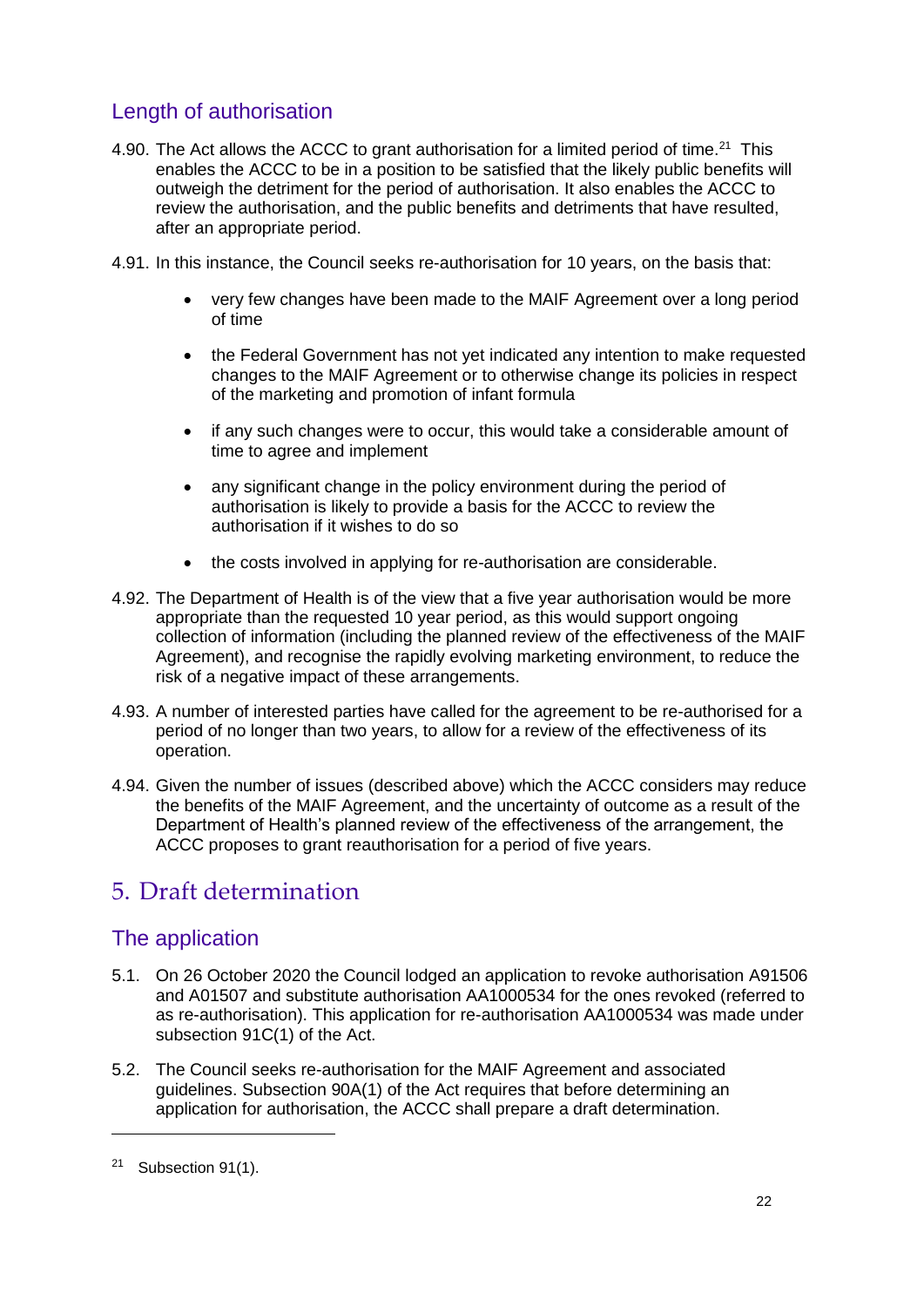# The authorisation test

- 5.3. Under subsections 90(7) and 90(8) of the Act, the ACCC must not grant authorisation unless it is satisfied in all the circumstances that the Conduct is likely to result in a benefit to the public and the benefit would outweigh the detriment to the public that would be likely to result from the Conduct.
- 5.4. For the reasons outlined in this draft determination and on the information currently available, the ACCC is satisfied on balance, in all the circumstances, that the Conduct would be likely to result in a benefit to the public and the benefit to the public would outweigh the detriment to the public that would result or be likely to result from the Conduct, including any lessening of competition.
- 5.5. Accordingly, the ACCC proposes to grant re-authorisation.

## Conduct which the ACCC proposes to authorise

- 5.6. The ACCC proposes to revoke authorisations A91506 and A91507 and grant authorisation AA1000534 in substitution to the Infant Nutrition Council and manufacturers in, and importers into, Australia of infant formula that are current or become future signatories to the *Marketing in Australia of Infant Formula: Manufacturers and Importers* Agreement (**MAIF Agreement**) to make, agree to and give effect to the provisions of the MAIF Agreement and associated guidelines as at the time of authorisation, as set out in Annexure 1.
- 5.7. Authorisation is proposed to extend to current and future signatories to the MAIF Agreement agreeing to comply with associated guidelines, recommendations and decisions of the MAIF Complaints Committee provided they are within the scope of the MAIF Agreement.
- 5.8. The Conduct may involve a cartel provision within the meaning of Division 1 of Part IV of the Act or may have the purpose or effect of substantially lessening competition within the meaning of section 45 of the Act.
- 5.9. The ACCC proposes to grant authorisation AA1000534 for five years.
- 5.10. This draft determination is made on 1 March 2021.

# 6. Next steps

6.1. The ACCC now invites submissions in response to this draft determination. In addition, consistent with section 90A of the Act, the applicant or an interested party may request that the ACCC hold a conference to discuss the draft determination.